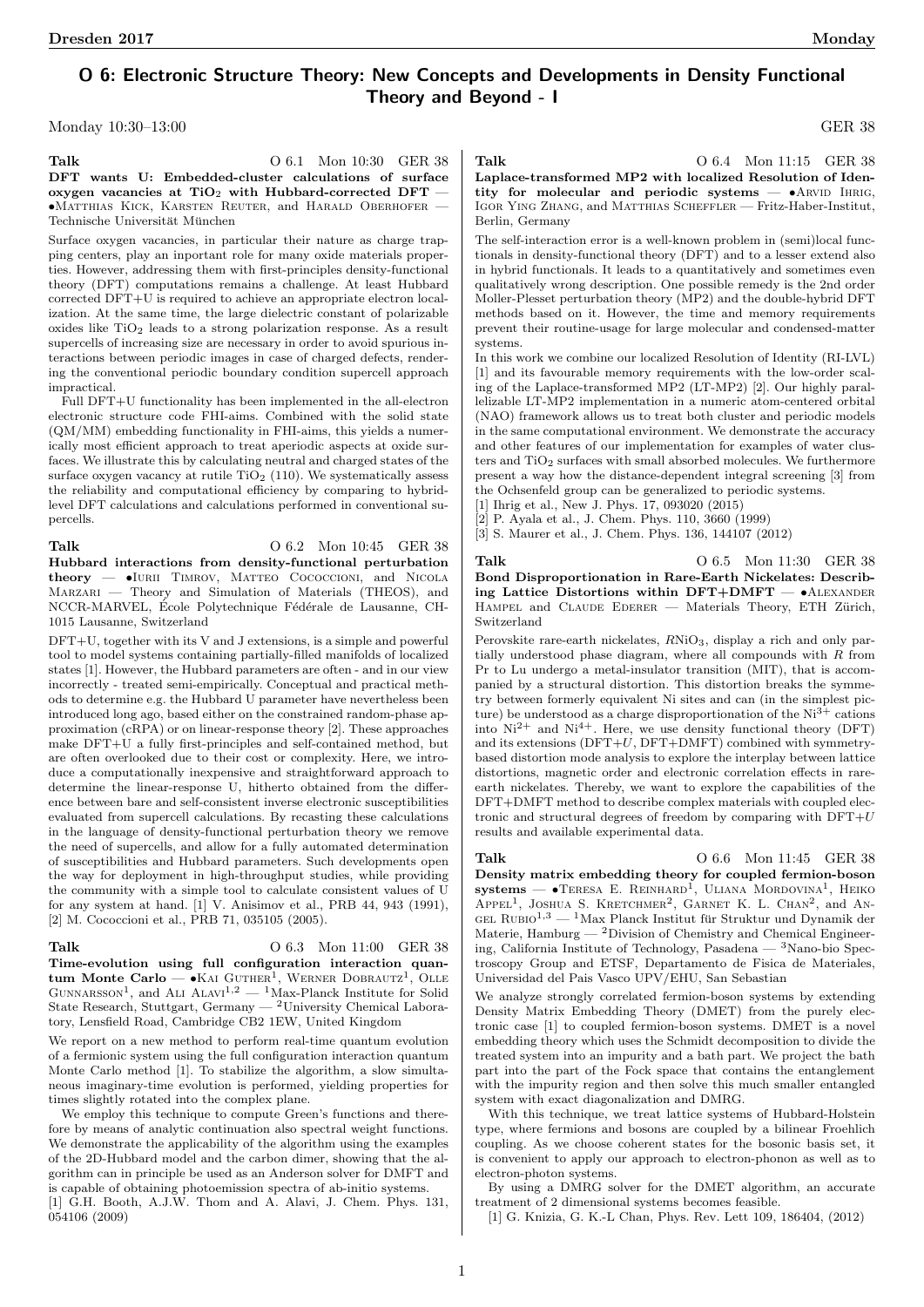Talk 0 6.7 Mon 12:00 GER 38

Vertex function of homogeneous electron gas — •Yaroslav Pavlyukh — Department of Physics and Research Center OPTI-MAS, University of Kaiserslautern, P.O. Box 3049, 67653 Kaiserslautern, Germany — Institut für Physik, Martin-Luther-Universität Halle-Wittenberg, 06120 Halle, Germany

We present a systematic study of the vertex function correction in homogeneous electron gas at metallic densities [1]. Contrary to a popular belief the vertex function not only provides corrections to the well known plasmon or particle-hole pair scatterings, but also gives rise to new physical processes such as generation of two plasmon excitations or the transformation of the initial one-particle state into a twoparticles-one-hole state. Using a merger of the many-body perturbation and scattering theories, which is a distinct feature of our method, it is shown that additional scattering channels are responsible for the bandwidth reduction (as observed in photoemission experiments on bulk sodium), appearance of the secondary plasmonic satellite below the Fermi level and lead to a substantial modification of the electron spectral function.

[1] Y. Pavlyukh, A.-M. Uimonen, G. Stefanucci, R. van Leeuwen, Phys. Rev. Lett. 117, 206402 (2016)

Talk 0 6.8 Mon 12:15 GER 38 Coupled-Cluster approaches for molecules and solids in the numeric atom-center orbital framework — •Tonghao Shen, Igor Ying Zhang, and Matthias Scheffler — Fritz-Haber-Institut der MPG, Berlin, DE

As a well-established and successful wave-function theory hierarchy in quantum chemistry, the coupled-cluster (CC) ansatz is attracting increasing attention in computational materials science [1]. However, compared to traditional density-functional approximations, CC approaches face much greater challenges regarding numerical implementation, bassis-set accuracy and efficiency, in particular for solids [2]. In this report, we present a highly parallel implementation of the CC approaches with singles, doubles and perturbative triples, CCSD(T), in the numeric atom-center orbital (NAO) framework. This implementation allows CCSD(T) simulations to be carried out using both cluster and periodic models in a single computational environment. Taking some popular quantum-chemistry test sets (S22, ISO34, and CY-CONF), we demonstrate that CCSD(T) with correlation-consistent NAO basis sets [3] can provide accurate reference data for molecular properties. Our solid-state examples include elemental and binary crystals, as Ne (fcc), C, Si (diamond), LiF, MgO (rocksalt), and BN (zincblende).

Talk 0 6.9 Mon 12:30 GER 38 Implementation of the SU(2) Symmetry in FCIQMC using the Graphical Unitary Group Approach — •Werner  $\text{D} \text{OR} \text{A} \text{UTZ}^1$  and ALI  $\text{ALAVI}^{1,2}$  —  $\text{1} \text{Max-Planck-Institut}$  für Festkörperforschung — <sup>2</sup>Department of Chemistry, University of Cambridge

The Full Configuration Interaction Quantum Monte Carlo (FCIQMC) algorithm [1] is a projector QMC method, previously formulated in the total anti-symmetric space of Slater Determinants, based on the imaginary-time Schrödinger equation to obtain the ground state of a system in the long-time limit.

By formulating the method in eigenfunctions of the  $\hat{S}^2$  spin-operator via the Graphical Unitary Group Approach [2] we can make use of the block-diagonal form of spin-preserving, non-relativistic Hamiltonians for different values of the total spin. This allows us to lift possible near degeneracies of low-lying excitations of different spin sectors, calculate spin-gaps more easily and obtain the physical correct ground-state, without spin-contamination, and identify its total spin quantum number.

Our method does not rely on expanding the spin-eigenfunctions in linear combinations of Slater Determinants and thus does not hit an exponential bottle neck and can be applied to system sizes larger than previously reachable with similar approaches.

[1] G. Booth, A. Thom and A. Alavi, J. Chem. Phys. 131, 054106 (2009)

[2] I. Shavitt, Int. J. Quantum Chem. Symp., 11: 131 (1977); Int. J. Quantum Chem. Symp., 12: 5 (1978)

Talk 0 6.10 Mon 12:45 GER 38 A study of the dense uniform electron gas with high orders of coupled cluster — •Verena Andrea Neufeld and Alex James WILLIAM THOM — University Chemical Laboratory, Lensfield Road, Cambridge CB2 1EW, United Kingdom

We used the recently developed stochastic coupled cluster method [Phys. Rev. Lett. (2010) 105, 263004 and J. Chem. Phys. (2016) 144, 084108] to benchmark the dense uniform electron gas (UEG). The aim was to make predictions about what truncation level of coupled cluster is needed to reach sufficient accuracy in electronic correlation energies for a range of electron densities. This will aid our future studies of solids with stochastic coupled cluster.

We take advantage of sparsity in wavefunctions by doing coupled cluster stochastically. In this study, we used coupled cluster truncation levels up to CCSDTQ5, that includes single, double, triple, quadruple and quintuple excitations directly. We considered the 14 electron UEG with Wigner-Seitz radius in the range 0.5 to 5.0 a.u.. We applied coupled cluster truncations from CCSD to CCSDTQ5 and extrapolated to the complete basis set size limit. By comparing the differences in energy calculated with CCSD to CCSDTQ5, we learn what truncation level is necessary for sufficient accuracy. What truncation level is needed, is dependent on the level of correlation, which decreases with electron density. We are therefore able to relate the degree of correlation linked to electron density to the level of coupled cluster needed for accuracy. This information will prove valuable when tackling periodic solids that can be approximated by the UEG.

# O 13: Electronic Structure Theory: New Concepts and Developments in Density Functional Theory and Beyond - II

### Monday 15:00–18:15 GER 38

**Invited Talk**  $0\ 13.1$  Mon 15:00 GER 38 Towards efficient orbital-dependent density functionals for weak and strong correlation  $\bullet$ IGOR YING ZHANG<sup>1</sup>, PATRICK RINKE<sup>1,2</sup>, JOHN P. PERDEW<sup>3</sup>, and MATTHIAS SCHEFFLER<sup>1</sup> - <sup>1</sup>Fritz-Haber-Institut, Berlin, Germany  $-$  <sup>2</sup>Aalto University, Finland <sup>3</sup>Temple University, USA

We present a new paradigm for the design of exchange-correlation functionals in density-functional theory [1]. Electron pairs are correlated explicitly by means of the recently developed second order Bethe-Goldstone equation (BGE2) approach [2]. Here we propose a screened BGE2 (sBGE2) variant that efficiently regulates the coupling of a given electron pair. sBGE2 correctly dissociates  $H_2$  and  $H_2^+$ , a problem that has been regarded as a great challenge in density-functional theory for a long time [3]. The sBGE2 functional is then taken as a building block for an orbital-dependent functional, termed ZRPS, which is a natural extension of the PBE0 hybrid functional. While worsening the good performance of sBGE2 in  $H_2$  and  $H_2^+$ , ZRPS yields a remarkable and consistent improvement over other density functionals across various chemical environments from weak to strong correlation. [1] IY Zhang et al., Phys. Rev. Lett. 117, 133002 (2016); [2] IY Zhang et al., New J. Phys. 18 073026 (2016); [3] AJ Cohen et al., Chem. Rev. 112 289 (2011).

Talk 0 13.2 Mon 15:30 GER 38 Towards a functional for strong correlation via semiclassical model for the indirect energy and local interpolation along the adiabatic connection —  $\bullet$ STEFAN VUCKOVIC and PAOLA GORI-Giorgi — Department of Theoretical Chemistry and Amsterdam Center for Multiscale Modeling, FEW, Vrije Universiteit, De Boelelaan 1083, 1081HV Amsterdam, The Netherlands

Finding an approximate XC functional that is able to capture strong correlation effects is a big, unsolved DFT challenge. Even a bigger challenge is to find a functional able to treat any correlation regime successfully. We attempt to construct an XC functional that has no bias towards a particular correlation regime by using a local interpolation along the adiabatic connection between the weak and the strong coupling limit of DFT. [1] In addition to this approach, I will also present our semiclassical model for accurate indirect energies. I will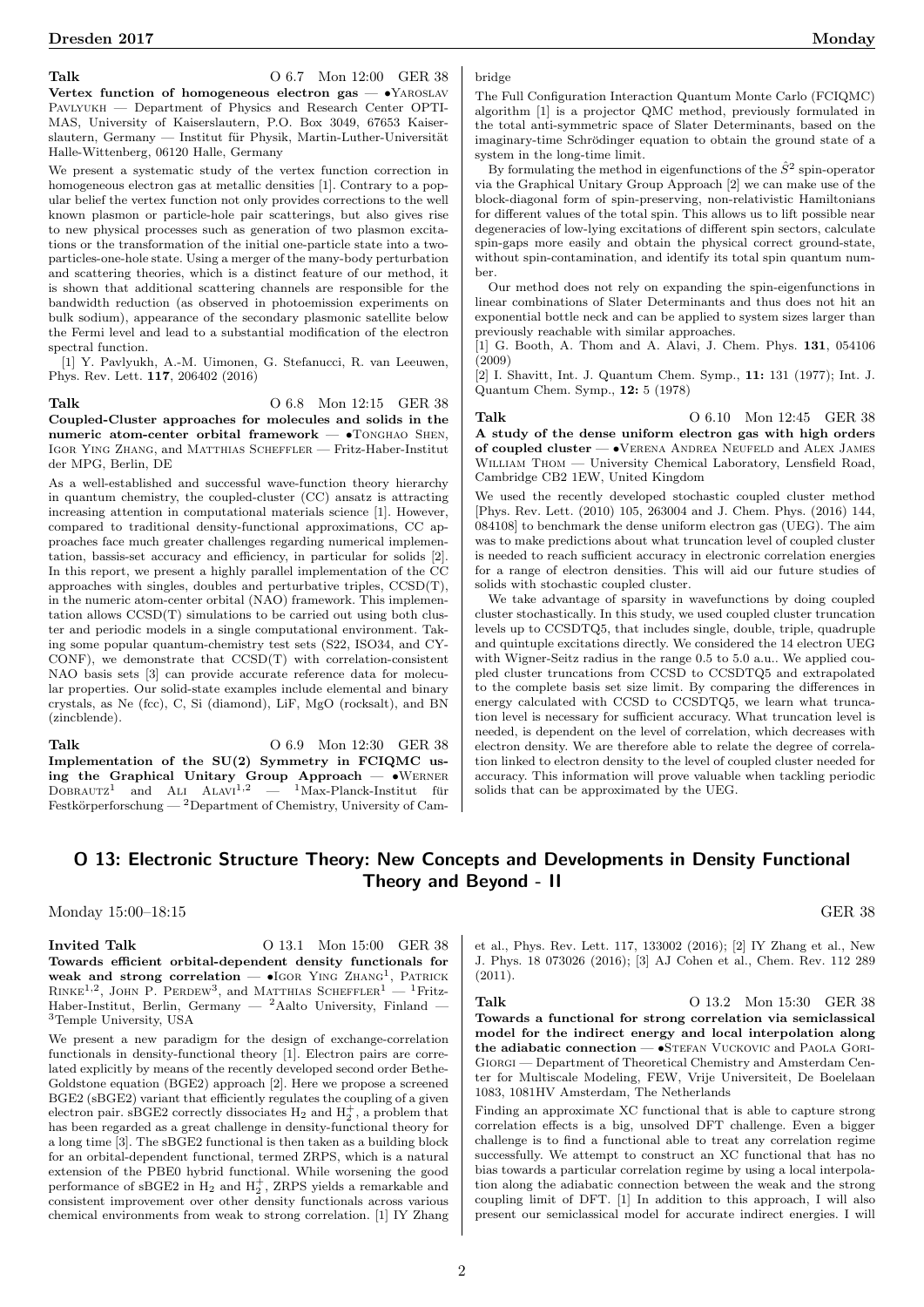discuss how this model can be used for a construction of XC functionals, exploiting its XC energy density in the conventional gauge, the one of the electrostatic potential of the XC hole.

1. Stefan Vuckovic, Tom J. P. Irons, Andreas Savin, Andrew M. Teale, and Paola Gori-Giorgi, Journal of Chemical Theory and Computation 2016, 12 (6), 2598-2610

Talk **O** 13.3 Mon 15:45 GER 38 Benchmark of  $GW$  approaches for the  $GW100$  test set - $\bullet$ Patrick Rinke<sup>1</sup>, Matthias Dauth<sup>2</sup>, Fabio Caruso<sup>3</sup>, and Michiel van  $\text{SETTEN}^4$  —  $^1$ COMP Centre of Excellence, Aalto University, Finland — <sup>2</sup>University of Bayreuth, Germany — <sup>3</sup>University of Oxford, England —  $^{4}$ Université Catholique de Louvain, Belgium

Many-body theory in the GW approach has become the method of choice for calculating charged excitations in solids. Now it is increasingly being applied to molecules, but fundamental questions regarding its modus operandi and its accuracy remain. To address both of these aspects, we present a comprehensive assessment of different GW methodologies for the recent GW 100 test set [1] of molecular ionization energies [2]. We compare our GW calculations to coupledcluster singles, doubles, and perturbative triples [CCSD(T)] reference data for GW 100. We find ionization energies of fully self-consistent GW and quasiparticle self-consistent GW in excellent agreement with  $CCSD(T)$ , with discrepancies typically smaller than  $0.3 \text{ eV}$  and  $0.2 \text{ eV}$ . respectively. For partially self-consistent and perturbative GW the deviation from CCSD(T) is strongly dependent on the starting point. An optimal starting point is found by minimizing the deviation from the straight-line error [3], which concomitantly yields a systematic improvement of the ionization energies. [1] M. J. van Setten, P. Rinke, et al., J. Chem. Theory Comput. 11, 5665 (2015), [2] F. Caruso, M. Dauth, M. J. van Setten, and P. Rinke, J. Chem. Theory Comput. 12, 5076 (2016), [3] M. Dauth, F. Caruso, S. Kummel, and P. Rinke, Phys. ¨ Rev. B 93, 121115(R) (2016).

Talk 0 13.4 Mon 16:00 GER 38 Addressing electron-hole correlation in core excitations of solids: A first-principles all-electron approach based on manybody perturbation theory —  $\bullet$ CHRISTIAN VORWERK, CATERINA  $CocCH$ , and  $CLAUDIA$   $DRAXL$  — Institut für Physik, Humboldt-Universität zu Berlin, 12489 Berlin, Germany

In the framework of an all-electron implementation of many-body perturbation theory, we investigate K,  $L_{2,3}$ , and  $M_4$  absorption edges of three exemplary solids, spanning a broad range of transition energies from a few hundred to several thousands eV. We find that transitions from deep core states, such as the Ti  $1s$  states in TiO<sub>2</sub> and the Pb  $3d$  states in PbI<sub>2</sub>, are ruled by the long-range electron-hole attraction. Spin-orbit coupling and local fields play only a minor role for these excitations, which occur at several keV. The exchange interaction between the excited electron and the core hole becomes more relevant for smaller transition energies, as exemplified with the Ca  $L_{2,3}$  edge in CaO. The overlap between Ca  $2p$  and 3d states calls for a careful treatment of local field effects in order to describe these excitations. Our results, in good agreement with the available experimental data, are thoughtfully analyzed with advanced visualization tools in order to further gain insight into the electronic contributions and the spatial extension of the resulting electron-hole pairs.

Talk 0 13.5 Mon 16:15 GER 38 Non-linear-screening contributions to photoemission spec $tra$   $-MARILENA$  TZAVALA<sup>1,2</sup>, CLAUDIA RÖDL<sup>1,2,3</sup>, and LUCIA REINING<sup>1,2</sup> — <sup>1</sup>Laboratoire des Solides Irradiés, École polytechnique, CNRS, CEA, Université Paris-Saclay, 91128 Palaiseau, France - ${}^{2}$ European Theoretical Spectroscopy Facility (ETSF) —  ${}^{3}$ Institut für Festkörpertheorie und -optik, Friedrich-Schiller-Universität Jena, Max-Wien-Platz 1, 07743 Jena, Germany

The state-of-the-art approach to calculate photoemission spectra of a broad range of materials is many-body perturbation theory in the GW approximation, sometimes combined with a cumulant expansion. The effective interaction that appears in these approaches is screened within the linear-response approximation. However, the photoemission of a core electron or a localized valence electron may be a strong perturbation, which suggests that non-linear screening effects could be important. We propose a formulation of the functional relations between the one-body Green's function and the screened interaction which is an alternative to Hedin's equations and which explicitly displays non-linear screening. Using a simple model, we show that exchange-correlation contributions are crucial in order to capture the non-linear effects. We also discuss how to apply the scheme to real materials using timedependent density-functional theory (TDDFT).

Talk 0 13.6 Mon 16:30 GER 38 Dynamic LDA for electronic excitations —  $\bullet$ MARCO VANZINI<sup>1,2</sup>, MATTEO GATTI<sup>1,2,3</sup>, and LUCIA REINING<sup>1,2</sup> - <sup>1</sup>Laboratoire des Solides Irradiés, École Polytechnique, CNRS, CEA, Université Paris-Saclay, 91128 Palaiseau, France —  $^2$ European Theoretical Spectroscopy Facility (ETSF) — <sup>3</sup>Synchrotron SOLEIL, L'Orme des Merisiers, BP 48 Saint-Aubin, 91192 Gif sur Yvette, France

Density Functional Theory is an extremely useful tool for dealing with ground state properties such as the density or total energy. Kohn– Sham eigenvalues are often considered as approximated electronic excitations, but the resulting spectra are poor.

We propose a generalization of the Kohn–Sham approach to address in an exact framework electron addition and removal spectra. They can be measured by photoemission experiments, and can be evaluated using a computationally expensive non–local Self Energy. Our method is instead based on a frequency–dependent local potential [1], which significantly reduces the computing time of an ab–initio calculation.

To find this spectral potential in practice, we propose a jellium– based dynamical local density approximation (dynLDA): it relates the unknown potential to its homogeneous counterpart, via a non–trivial connector in space and frequency, which is based on physical insight.

In this talk, I will discuss the achievements and the limits of dynLDA, using models and real solids.

[1] M. Gatti et al., Phys. Rev. Lett. **99**, 057401 (2007).

Talk 0 13.7 Mon 16:45 GER 38 Recent developments of the Sternheimer-GW method —  $\bullet$ Martin Schlipf<sup>1</sup>, Henry Lambert<sup>1,2</sup>, and Feliciano Giustino<sup>1</sup> — <sup>1</sup>Department of Materials, University of Oxford, Parks Road, Oxford OX1 3PH, United Kingdom —  $^{2}$ Department of Physics, King's College London, London WC2R 2LS, United Kingdom

The GW many-body perturbation method is an important tool to access accurate band gaps from first principles calculations. The conventional implementation determines the Green's function and the screened Coulomb interaction by a summation over unoccupied states tedious to converge. Giustino et al. demonstrated an alternative method to obtain these quantities by solving Sternheimer linear response equations. In this poster, we present our Sternheimer-GW software implemented in the Quantum Espresso framework and highlight some recent advances regarding the precision and stability of the method. We present our results for a small set of semiconducting materials and compare these to results obtained with conventional GW codes. We illustrate on selected examples the complete frequency dependent self energy, which is a natural product of the Sternheimer-GW method, and can be directly compared to experimental angle-resolved photoemission spectroscopy (ARPES) experiments.

Talk 0 13.8 Mon 17:00 GER 38 Calculating electronic correlations in the CASTEP ab initio  $\text{code} - \bullet \text{V}$ INCENT SACKSTEDER<sup>1</sup> and EVGENY PLEKHANOV<sup>2</sup> — <sup>1</sup>W155 Wilson Building, Royal Holloway University of London, Egham Hill, Egham, TW20 0EX,  $-$  <sup>2</sup>Kings College London

We present new DMFT and GW features in the CASTEP DFT code. These features are designed to provide more accurate treatment of correlations between localized orbitals, of electronic screening, and of excited states. In present benchmarks on Cerium Oxide, the gamma phase of Cerium, and Silicon. We discuss the calculation of atomic forces within the GW framework.

Talk 0 13.9 Mon 17:15 GER 38 Efficient  $G_0W_0$  using localized basis sets: a benchmark for  $\text{molecules} \longrightarrow \text{PETER KovAL}^{1,2}$ , MATHIAS PER LJUNGBERG<sup>1</sup>, and DANIEL SÁNCHEZ PORTAL<sup>1,2</sup> — <sup>1</sup>Donostia International Physic Center, San Sebastian, Spain — <sup>2</sup>Centro de Fisica de Materiales, San Sebastian, Spain

Electronic structure calculations within Hedin's GW approximation are becoming increasingly accessible to the community. In particular, as it has been shown earlier and we confirm by calculations using our MBPT LCAO package [1], the computational cost of the so-called  $G_0W_0$  can be made comparable to the cost of a regular Hartree-Fock calculation. In this work, we study the performance of our new  $G_0W_0$ implementation based on a contour deformation technique to reproduce the ionization potentials of all 117 closed-shell molecules belonging to the G2/97 test set, using a pseudo-potential starting point provided by the popular density-functional package SIESTA [2]. Moreover, the ionization potentials and electron affinities of a set of 24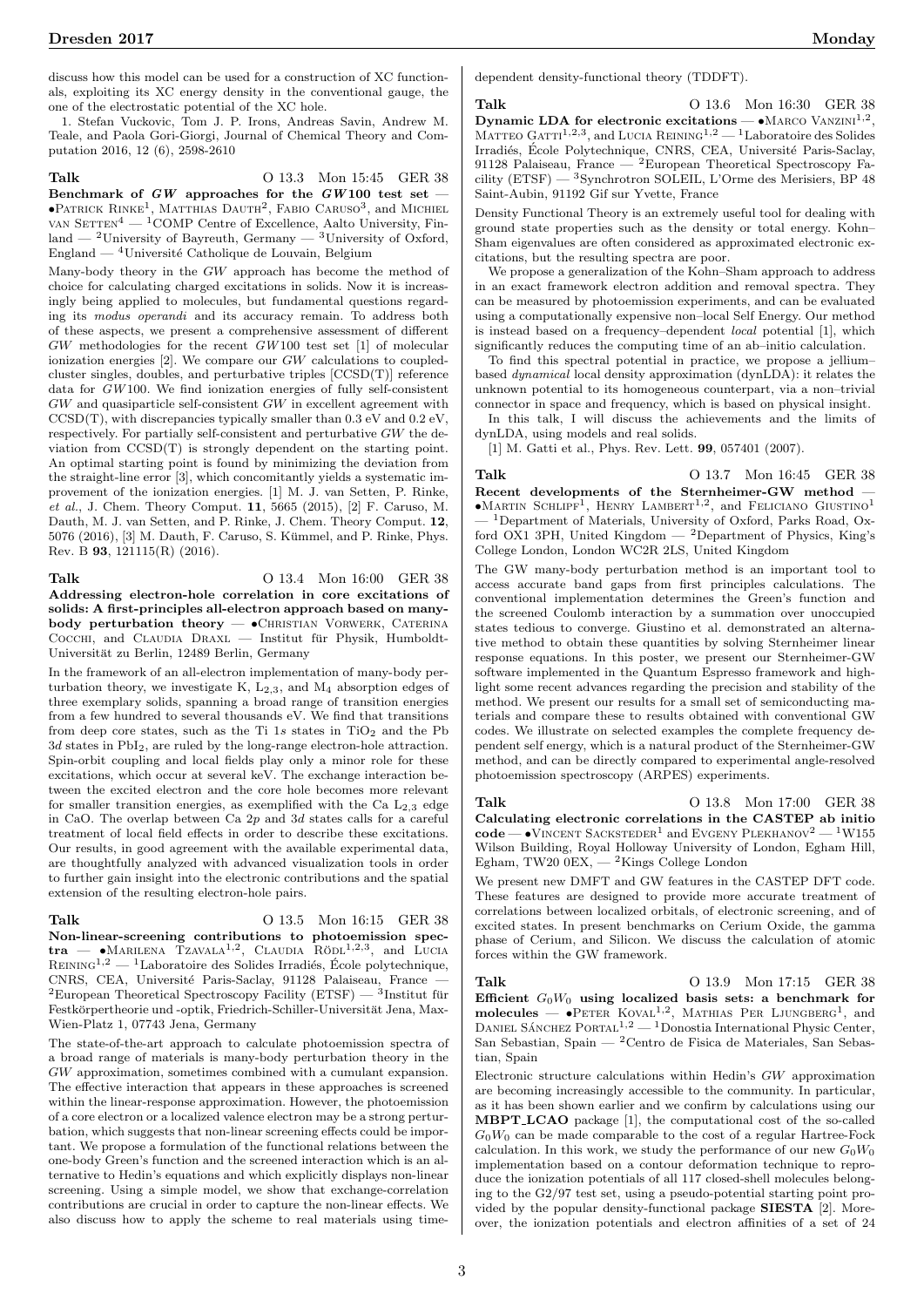acceptor molecules [3] are compared to experiment and to reference all-electron calculations.

[1] http://mbpt-domiprod.wikidot.com; [2] Soler J. M., etal J. Phys.: Condens. Matter 14 (2002) 2745; [3] Knight J. W., etal J. Chem. Theory Comput., 12 (2016) 615.

Talk 0 13.10 Mon 17:30 GER 38 A dynamic exchange correlation kernel derived from recent results for the homogeneous electron gas  $- \bullet$ MARTIN PANHOLZER, MATTEO GATTI, and LUCIA REINING - Laboratoire des Solides Irradies UMR 7642, CNRS-CEA/DSM, Ecole Polytechnique, Palaiseau, France

Time-Dependent Density Functional Theory (TDDFT) is a method of choice to calculate the dynamic structure factor of a wide range of materials. Even in the simplest Adiabatic Local Density Approximation (ALDA), plasmon spectra are generally well described. However, several shortcomings remain. In particular, the onset energy of the spectrum is underestimated [1], and dynamical effects such as lifetime damping and double plasmon excitations are absent [2].

In this work we investigate recent results for the dynamic response of the homogeneous electron gas (HEG)[3] to extract an exchange correlation kernel for TDDFT. In order to get an estimate of the validity of such an approach we compare our results for the dynamic kernel  $f_{xc}(a, \omega)$  for the HEG with different kernels and known exact properties. We implemented this kernel with the simplest connection between the HEG and the real material, the mean density approximation. We compare results on simple metals, such as Na and Al, with experiments and ALDA. In order to explore the validity of such an approach we also applied the kernel to Si.

- [2] M. Cazzaniga et al., Phys. Rev. B 84, 075109 (2011)
- $[3]$  H. M. Böhm et al., Phys. Rev. B 82, 224505 (2010)

Talk 0 13.11 Mon 17:45 GER 38 Benchmark calculations of the electronic structure for molecules from the second-Born self-energy —  $\bullet$ MICHAEL<br>SCHÜLER<sup>1</sup> and YAROSLAV PAVLYUKH<sup>1,2</sup> — <sup>1</sup>Institut für Physik, Martin-Luther-Universität Halle-Wittenberg, 06099 Halle, Germany — <sup>2</sup>Department of Physics and Research Center OPTIMAS, Univer-

sity of Kaiserslautern, P.O. Box 3049, 67653 Kaiserslautern, Germany The non-equilbrium Green's function (NEGF) formalism provides a state-of-the-art tool for modeling modern spectroscopic experiments. In particular, time-dependent problems can be treated based on the Kadanoff-Baym equations. The underlying approximation to the selfenergy has to be consistent with the treatment of the initial state as captured by the Matsubara formalism - in order to guarentee the basic conservation laws. One of simplest non-trivial approximation to the self-energy is the second-Born approximation (2BA), which has been employed in numerous time-dependent studies. Systematic tests on the accuracy of the 2BA for various molecules has, however, been lacking so far. In our contribution we fill this gap by benchmark calculations for the 2BA for small molecules from the well established G2 test set. We demonstrate that the accuracy of the 2BA for predicting ionization potentials and electron affinities can compete with accurate quantum chemistry methods such as the Møller-Plesset perturbation theory and the coupled-cluster method. We also apply our method to a class of larger molecules, the diamonoids, which are in the focus of recent experiments and theoretical studies.

Talk 0 13.12 Mon 18:00 GER 38 Performance of the GW approximation at reproducing key features in exact Kohn-Sham potentials  $\bullet$  JACK WETHERELL<sup>1</sup>, LEOPOLD TALIRZ<sup>1</sup>, MATT HODGSON<sup>2</sup>, and REX GODBY<sup>1</sup> — <sup>1</sup>University of York, York, United Kingdom — <sup>2</sup>Max Planck Institute of Microstructure Physics, Halle, Germany

One of the major goals of the GW method is to improve the accuracy of charge densities produced by density functional theory (DFT). In this work we test the applicability of one-shot GW from various DFT starting Kohn-Sham orbitals. Also we implement and test the fully selfconsistent GW method. We test the applicability of these methods by using them to compute densities for simple model 1D systems from which the exact density can be obtained by the direct solution of the Schrodinger Equation. We choose a set of test systems that are either dominated by exchange or correlation, or contain non-local steps in the exact exchange-correlation potential. Also we analyse systems dominated by electronic interaction. We can also investigate how accurate the exchange-correlation potentials associated with the GW densities are, using our reverse-engineering algorithm.

## O 30: Electronic Structure Theory: New Concepts and Developments in Density Functional Theory and Beyond - III

Tuesday 10:30–13:00 GER 38

**Invited Talk**  $\qquad \qquad$  0 30.1 Tue 10:30 GER 38 Including spin effects in the strong-coupling limit of DFT —  $\bullet$ Paola Gori-Giorgi<sup>1</sup>, Juri Grossi<sup>1</sup>, Derk Pieter Kooi<sup>1</sup>, Klaas GIESBERTZ<sup>1</sup>, MICHAEL SEIDL<sup>1</sup>, ARON COHEN<sup>2</sup>, and PAULA MORI-SANCHEZ<sup>3</sup> — <sup>1</sup>Vrije Universiteit Amsterdam, The Netherlands —  $^{2}$ University of Cambridge, UK —  $^{3}$ Universidad Autonoma de Madrid, Spain

The exact strong-coupling limit of density functional theory (DFT) reveals a different mathematical structure with respect to the one of traditional approximations for the exchange-correlation (xc) functional: instead of the local density, local density gradients, or quantities related to the Kohn-Sham orbitals, some integrals of the density appear in this limit. In the recent years, xc functionals directly inspired to this mathematical structure have been constructed and implemented in an efficient way. However, the leading terms (exact or approximate) in the strong-coupling limit of DFT are intrinsically semiclassical and, as such, do not incorporated the spin dependence. In this talk, I will present the first study on the incorporation of the spin-dependence in the exact strong-coupling limit in simple one-dimensional cases. I will then discuss approximations for our findings and routes to the construction of spin-dependent xc functionals for strong coupling. Comparison with exact calculations for the Hohenberg-Kohn functional in the strong-coupling regime confirms the accuracy of our expressions for the leading terms.

Talk 0 30.2 Tue 11:00 GER 38 Strong correlation from the Random Phase Approximation and beyond - • THOMAS OLSEN and KRISTIAN THYGESEN - Department of Physics, Technical University of Denmark

We assess the performance of the Random Phase Approximation

(RPA) for strongly correlated systems and discuss different routes to venture beyond RPA. It is well-known that RPA reproduces the dissociation curve of molecular H2 correctly and thus accurately captures the strong static correlation inherent in the dissociation limit. It is thus natural to ask whether RPA is able to describe the strongly correlated Mott insulators as well. In particular, the accurate description of antiferromagnetic systems is complicated by the fact that the magnetic order often emerges from a detailed interplay between direct exchange and super-exchange couplings, which are respectively exchange and correlation effects. Whereas DFT+U, semi-local and hybrid functionals are often capable of describing either exchange or super-exchange accurately, RPA is shown to give an accurate account of both. We will finally show that RPA can be improved by either including non-local kernel in the framework of TDDFT or including electron-hole interactions in the irreducible response function. Only the latter approach improves the description of strong correlation, whereas the former approach improves atomization energies significantly compared to RPA.

Talk 0 30.3 Tue 11:15 GER 38 Surface and adsorption energy calculations within the ran $dom phase approximation - \bullet$ PER SCHMIDT and KRISTIAN THYGEsen — Technical University of Denmark, DK-2800 Kongens Lyngby, Denmark

The application of density functional theory (DFT) to the calculation of adsorption and surface energies is ever increasing and as a theory, it has the potential to e.g. guide experiments in the search of better catalysts. However, a previous study[1] shows that with standardly used semi-local functionals, DFT is not able to accurately predict surface and adsorption energies simultaneously. By tuning the functional, either the predicted surface or adsorption energies can be improved

<sup>[1]</sup> G. Onida et al., Rev. Mod. Phys. 74, 601 (2002)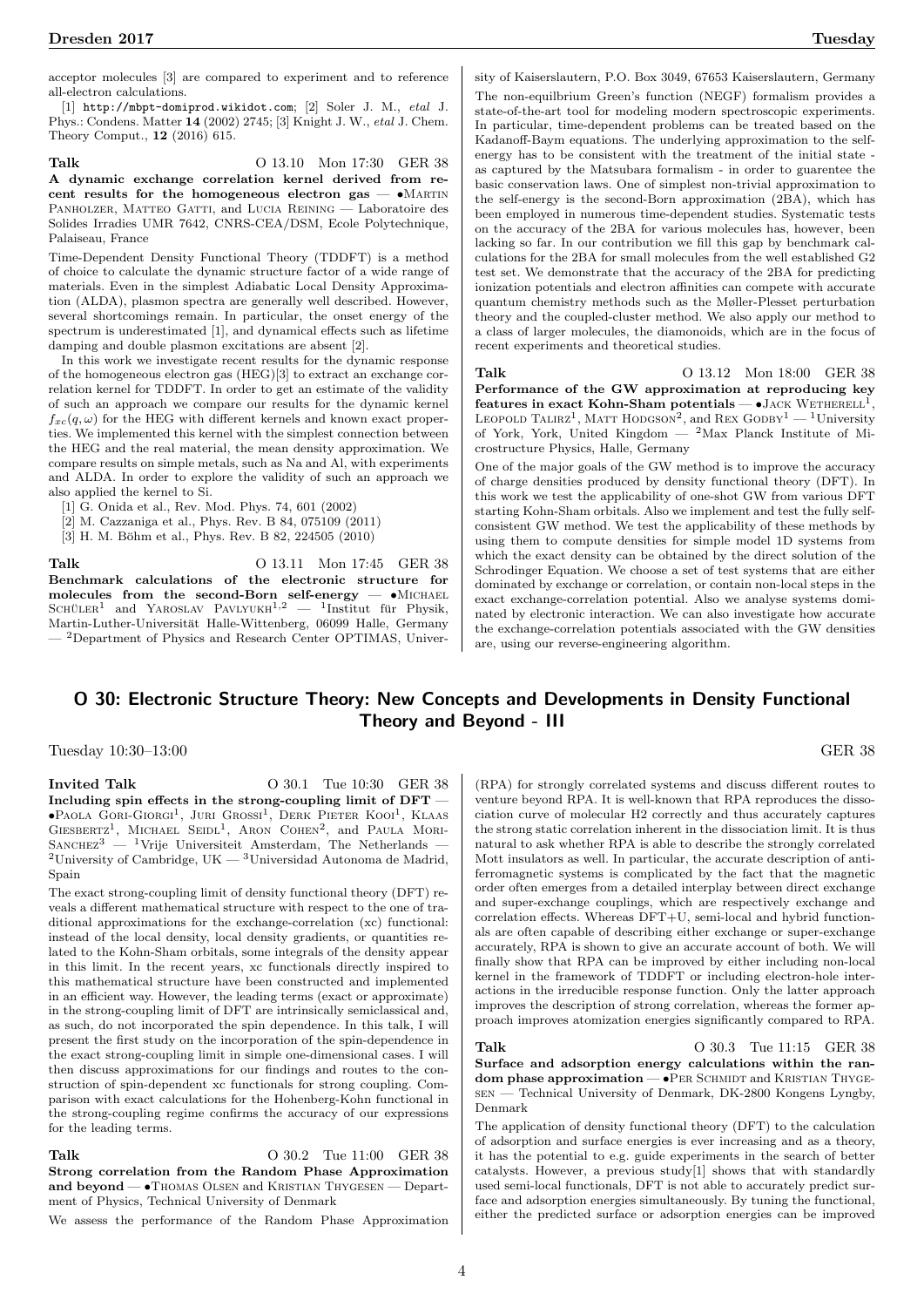at the expense of the other. For a few cases however, it has been shown[1] that the many-body approach, the random phase approximation (RPA), yields both excellent surface and adsorption energies.

In this work we expand the use of the RPA method to eight adsorption reactions over 20 transition metal surfaces using the electronic structure code GPAW. We report the difference in surface and adsorption energies compared with the standard DFT functionals: PBE, RPBE and BEEF-vdW. We find that RPA does in general predict less stable surfaces, in better agreement with experiments and the average change in adsorption energies varies between  $\pm$  0.5 eV. The RPA values could be used to guide construction of new density-functionals aimed at improving surface science calculations.

[1] L. Schimka, J. Harl, A. Stroppa, A. Gruneis, M. Marsman, F. ¨ Mittendorfer, and G. Kresse, Nature Materials 9, 741 (2010).

Talk 0 30.4 Tue 11:30 GER 38 Large-scale cubic-scaling RPA correlation energy calculations using a Gaussian basis  $\bullet$  JAN WILHELM and JÜRG HUTTER  $-$  University of Zurich, Winterthurerstrasse 190, 8057 Zurich, Switzerland

The random phase approximation (RPA) for computing the electron correlation energy has emerged as an accurate tool for predicting the properties of molecules and condensed phase systems. RPA combines a number of attractive features, most importantly that long-range van der Waals interaction is included, in contrast to semilocal density functionals. The drawback connected with RPA is the computational cost: For canonical implementations of RPA, the numerical effort grows as quickly as  $O(N^4)$  with the system size N. We present an algorithm for computing the RPA correlation energy in a Gaussian basis requiring  $O(N^3)$  operations and  $O(N^2)$  memory. The cubic-scaling RPA method is based on the resolution of the identity (RI) with the overlap metric, a reformulation of RI-RPA in the Gaussian basis and imaginary time as well as the use of sparse linear algebra. We report a massively parallel implementation which is the key for the application to large systems. As first benchmark of the method, we show the RPA correlation energy of thousands of water molecules in a high-quality cc-TZVP basis. For a comparison, the canonical RPA method is restricted to 500 water molecules using the whole Piz Daint supercomputer for two hours. Our RPA algorithm enables the application of RPA to large systems where van der Waals interactions play an important role, e.g. for predicting the adsorption energy of large molecules on surfaces.

Talk 0 30.5 Tue 11:45 GER 38 Semi-local exchange functionals showing ultranonlocal response: the hope to replace exact exchange —  $\bullet$ THILO ASCHE-BROCK and STEPHAN KÜMMEL — Theoretical Physics IV, University of Bayreuth, D-95440 Bayreuth, Germany

The widespread success of Density Functional Theory (DFT) is based on a favorable ratio of accuracy to computional cost, especially with semi-local approximations to the exchange-correlation energy. However, functionals such as the local density approximation (LDA), generalized-gradient approximations (GGA) or metageneralized-gradient approximations (meta-GGA), typically miss important exact exchange features related to the derivative discontinuity. These are essential for accurately describing long-range charge transfer processes. The electrical response of molecular chains, which is dramatically overestimated by local and semi-local density functionals, is a prime example. The key to its correct description is a term in the Kohn-Sham exchange potential that counteracts the external field and has been named "ultranonlocal". We here present how these fieldcounteracting properties can be incorporated into semi-local DFT on the meta-GGA level. Thereby we show that by utilizing the kineticenergy-density, it is possible to model ultranonlocal effects in the Kohn-Sham potential by virtue of a semi-local energy expression.

# Talk 0 30.6 Tue 12:00 GER 38

(De)stabilizing dispersion interactions via external electric  ${\bf charges}\longrightarrow {\bf A}$ NDRII $\bar{{\rm K}}$ LESHCHONOK $^1$  and ALEXANDRE TKATCHENKO $^{1,2}$ — <sup>1</sup>Fritz-Haber-Institut der Max-Planck-Gesellschaft, Faradayweg 4- 6, 14195 Berlin, Germany — <sup>2</sup>Physics and Materials Science Research Unit, University of Luxembourg, L-1511 Luxembourg

Van der Waals (vdW) or dispersion interactions play a central role in the structure, stability, and reaction mechanisms in large variety of molecules and materials. However, in many situations of interest in material science and biophysics, vdW interactions should account for the coupling with external (in)homogeneous electric fields. In this work we address the effect of external static charge field on long-range electron correlations. By using the quantum Drude oscillator model, we derive analytical expressions of the charge induced dipole-quadrupole

dispersion energy, that is accounted neither in standard DFT methods, nor in popular vdW correction schemes. Analysing the scaling laws of this dispersion term, we conclude that positive charge stabilizes dispersion interactions, while a negative charge has an opposite effect. Benchmark over S22 molecular dataset estimates the induced dispersion to be in the range of 20-300 % of conventional electrostatic energy. Our findings could have broad potential implications, including exfoliation of 2D materials, chemical reaction rates in charged droplets, and biological membranes.

Talk 0 30.7 Tue 12:15 GER 38

An optimisability proof for self-consistent constrained DFT, and its implications for constraint-based self-interaction error correction — GLENN MOYNIHAN<sup>1</sup>, GILBERTO TEOBALDI<sup>2,3</sup>, and •David D. O'Regan<sup>1</sup> — <sup>1</sup>School of Physics, CRANN and AMBER, Trinity College Dublin, Ireland. — <sup>2</sup>Stephenson Institute for Renewable Energy and Department of Chemistry, The University of Liverpool, U.K. — <sup>3</sup>Beijing Computational Science Research Center, China. We develop the connection between constrained DFT energy derivatives and response functions, providing a rigorous assessment of the uniqueness and character of cDFT stationary points while accounting for electronic interactions and screening [1]. In particular, we provide a non-perturbative proof that stable stationary points of linear density constraints occur only at energy maxima with respect to their Lagrange multipliers, generalizing the proof of Ref. [2]. We demonstrate that multiple solutions, hysteresis, and energy discontinuities may occur in cDFT, and we provide necessary conditions for the optimizability of multi-constraint cDFT. We show that the applicability of cDFT in automating symmetry-preserving self-interaction error corrections is limited by a fundamental incompatibility with non-linear constraints. We circumvent this by utilizing separate linear and quadratic correction terms, which may be interpreted either as distinct constraints, each with its own Hubbard U type Lagrange multiplier, or as the components of a generalized, two-parameter  $DFT+U$  functional [3]. [1] Phys. Rev. B 94, 035159 (2016). [2] Phys. Rev. A 72, 024502 (2005). [3] Phys. Rev. B Rapid Comms., Accepted (2016), arXiv:1608.07320.

Talk **O** 30.8 Tue 12:30 GER 38 Density-based local hybrid functional for interfaces  $\bullet$ PEDRO BORLIDO<sup>1</sup>, SILVANA BOTTI<sup>1</sup>, and MIGUEL MARQUES<sup>2</sup> — <sup>1</sup>Institu fur Festkörpertheorie und -optik, Friedrich-Schiller-Universität Jena, Max-Wien-Platz 1, 07743, Jena, Germany — <sup>2</sup>Instiut für Physik, Martin-Luther-Universität Halle Wittenberg, D-06099 Halle, Germany

Hybrid functionals in density functional theory have become the stateof-the-art for the calculation of electronic properties of solids. The key to their performance is how and in which amount a part of Fock exchange is mixed with semi-local exchange-correlation functionals. We propose here a material dependent and local mixing parameter which is a functional of the electron density alone, through an estimator of the local dielectric function inspired by the work done in Phys. Rev. B 83, 035119 (2011). This new functional is by construction an approximation of the  $GW$  self-energy and it enables therefore calculations of quasiparticle energy levels of comparable quality as GW, but at the reduced cost of a hybrid density functional. In contrast with other recent self-consistent schemes for the mixing parameter, our approach does not require to calculate the dielectric function and leads to a negligible increase of the computation time.

Talk O 30.9 Tue 12:45 GER 38 On the hunt for better functionals in DFT: a new quantum embedding scheme  $\bullet$ ULIANA MORDOVINA<sup>1</sup>, TERESA E. REINHARD<sup>1</sup>, HEIKO APPEL<sup>1</sup>, and ANGEL RUBIO<sup>1,2</sup> — <sup>1</sup>Max Planck Institute for the Structure and Dynamics of Matter, Hamburg, Germany — <sup>2</sup>Nano-bio Spectroscopy Group and ETSF, Departamento de Fisica de Materiales, Universidad del Pais Vasco UPV/EHU, San Sebastian, Spain

We propose a new systematic technique to derive functionals for standard density functional theory (DFT) in an ab-initio fashion. This technique origins in the recently developed density-matrix embedding theory (DMET) [1]. DMET is a quantum-in-quantum embedding method, which is based on finding a projection between the high-dimensional wave function of the full system and a lower-dimensional wavefunction living in the active space of the embedded system, which is then solved exactly. In the original DMET scope, the projection is improved via optimization of the reduced one-body density matrix. We replace this optimization by a density inversion, exploiting the one-to-one mapping between electronic density and Kohn-Sham potential.

Not only the DMET scheme is improved by the uniqueness of the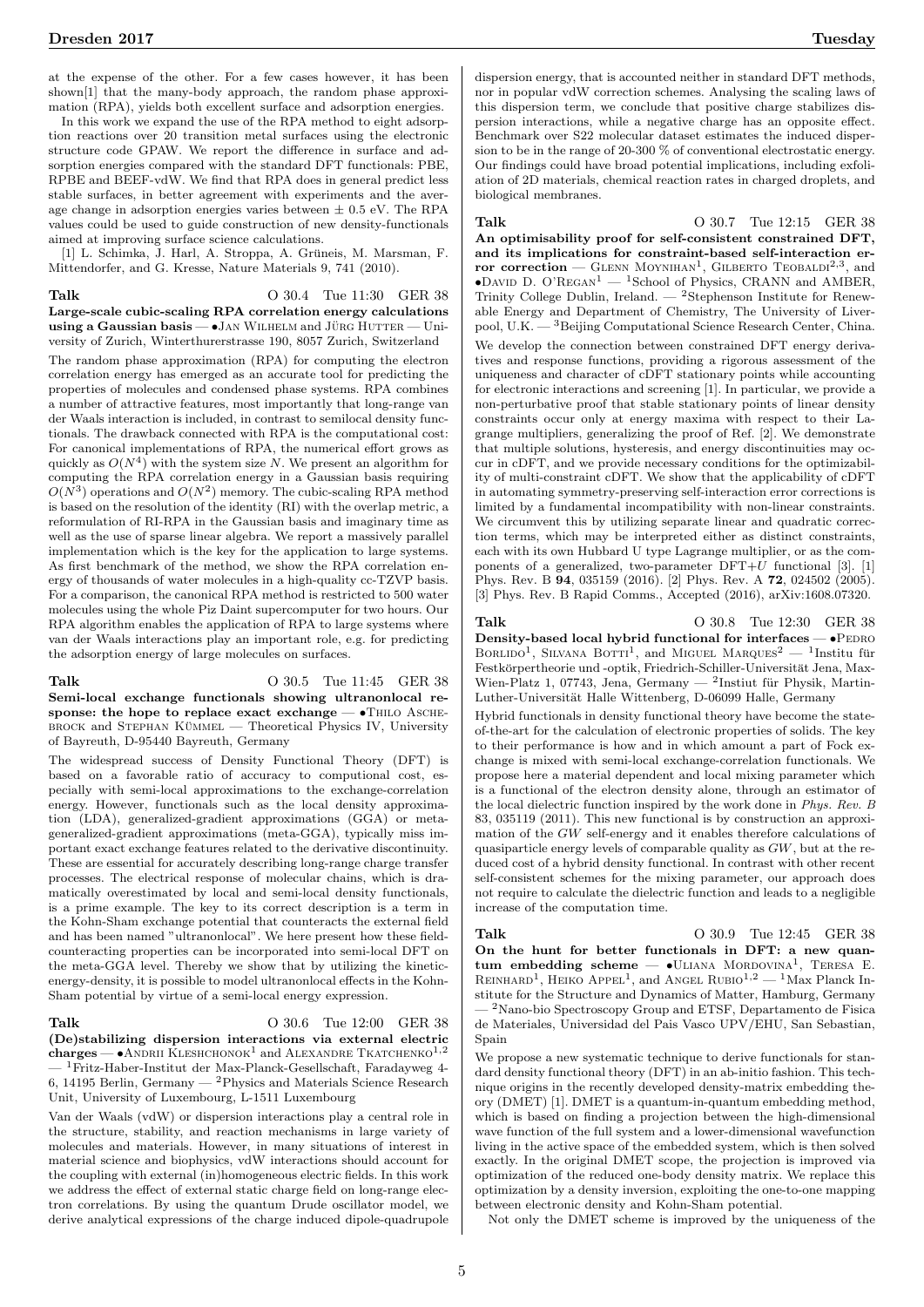Dresden 2017 Tuesday

density-potential mapping, the proposed density-embedding also allows for finding accurate Kohn-Sham potentials. Moreover, unlike in usual DFT, we can systematically improve the description by increasing the size of the active space.

We show benchmark results of our method for molecules in 1D. [1] G. Knizia, G. K.-L Chan, Phys. Rev. Lett 109, 186404, (2012)

## O 65: Electronic Structure Theory: New Concepts and Developments in Density Functional Theory and Beyond

Tuesday 18:30–20:30 P2-OG4

**Poster** 0 65.1 Tue 18:30 P2-OG4 Angular projection potentials for density functional calcu $lations - \bullet$ RUDOLF ZELLER — Institute for Advanced Simulation, Forschungszentrum Jülich and JARA, 52425 Jülich, Germany

Development of advanced 21st century applications benefits from a quantum-mechanical understanding of material properties by densityfunctional theory. However, because the Kohn-Sham-Schrödinger equation must be solved numerically, for all but the smallest systems considerable computer resources are needed which makes very precise calculations difficult. In order to overcome this problem numerous techniques have been developed in the past to make the calculations affordable.

It is my aim to present a novel approach based on non-local potentials which act as projection potentials in the space of spherical harmonics. I will explain the unconventional mathematical techniques that can be used to prove that the Kohn-Sham-Schrödinger equation for these potentials can be solved exactly in the angular variables and, in view of the present computing capabilities, practically exactly in the radial variables. I will discuss the advantage of the use of angular projection potentials for precise total-energy calculations. The advantage arises from the fact that, as a consequence of the practically exact calculable density, the stationarity property of the total-energy functional with respect to the potential can be exploited to full extent.

# **Poster** 0 65.2 Tue 18:30 P2-OG4

DFPT within the All-Electron FLAPW Method: Application to Phonons — • CHRISTIAN-ROMAN GERHORST, MARKUS BETZINGER, GUSTAV BIHLMAYER, and STEFAN BLÜGEL — Peter Grünberg Institut and Institute for Advanced Simulation, Forschungszentrum Jülich and JARA, 52425 Jülich, Germany

In all-electron methods based on Density Functional Theory, typically the Finite Displacement approach is employed when describing the effect of a phonon perturbation on an electronic many-particle system. In difference to this common procedure, we implement the considerably more effective Density Functional Perturbation Theory (DFPT) into our full-potential linearized augmented plane-wave (FLAPW) code FLEUR; i.e. an all-electron code avoiding any approximation to the shape of the potential including the  $1/r$  singularity. This is a nontrivial problem, because we have to tackle a position-dependent basis set generating additional Pulay and surface terms beyond the contributions known for force calculations when atoms are displaced. In this contribution, we report about the key challenge to the realization of the DFPT, which is the self-consistent solution of the Sternheimer equation providing the linear response of the electron density to a phonon perturbation. In a next step, we will use these results to construct the Dynamical Matrix encoding all relevant phonon information to shed light on the phonon-related properties of electronic many-particle systems.

### Poster O 65.3 Tue 18:30 P2-OG4

Conceptual problemsof self-interaction corrections — •Charlotte Vogelbusch, Ronald Starke, and Lenz Fiedler — TU Freiberg, Institute for Theoretical Physics, Germany

Electronic structure calculations with density functional theory usually include the so-called self-interaction error which occurs due to the approximation of the exchange-correlation functional.

A corresponding self-interaction correction has first been introduced by J. P. Perdew and A. Zunger. This poster deals with the main aspects and problems of their method. In particular, we discuss the recent modification of the Perdew-Zunger self-interaction correction proposed by M. R. Pederson [2].

[1] J. P. Perdew, A. Zunger, Phys. Rev. B 23, 5048 (1981)

[2] M. R. Pederson et al., J. Chem. Phys., vol. 140, 121103 (2014)

Poster O 65.4 Tue 18:30 P2-OG4 Numerical improvements of Fermi-Löwdin orbital selfinteraction correction - •LENZ FIEDLER, TORSTEN HAHN, CHAR-

LOTTE VOGELBUSCH, and JENS KORTUS - TU Freiberg, Institute for Theoretical Physics, Germany

Electronic structure theory calculations based on density functional theory (DFT) using semilocal approximations for exchange and correlation are subjected to the self-interaction error. The recently proposed Fermi-Löwdin orbital method for self-interaction correction (FLOSIC) is based on sets of localized orbitals, that are a unitary invariant transformation of the Kohn-Sham orbitals [1,2]. The practical application of this method is however still numerically costly because one needs to determine the Fermi orbital descriptors that minimize the total energy. Numerical improvements to this optimization will drastically improve the performance of the whole FLOSIC DFT method.

We present the implementation of a preconditioned conjugate gradient [3] and a quasi-Newton L-BFGS algorithm [4] that draw on approximations of the analytical Hessian of the energy function. For a set of small molecules, benchmarks are done for different approximated Hessians. We here discuss the influence of different methods to approximate the Hessian and the usage of off-diagonal Hessian elements on the optimization performance.

- [1] M. R. Pederson et al., J. Chem. Phys., vol. 140, 121103 (2014)
- [2] J. Perdew, A. Zunger, Phys. Rev. B 23, 5048 (1981)
- [3] D. Liu, J. Nocedal, Math. Prog. B 45, 503 (1989)
- [4] W. Hager, H. Zhang, SIAM J. Optim., 16-1, 170 (2005)

**Poster** 0 65.5 Tue 18:30 P2-OG4 Electronic and Magnetism Properties of Vacancy-Defected, Fluorine Doped and Adsorption upon MO3 (M= Cr, Mo, W) Surface: a first-principles study  $- \cdot$  Masoud Mansouri<sup>1,2</sup> and TAHEREH MAHMOODI<sup>1</sup>  $-$  <sup>1</sup>Department of Physics, Mashhad Branch, Islamic Azad University, Mashhad 9187147578, Iran — <sup>2</sup>Computational Science Unit, Research Center for Applied Biology, Mashhad Branch, Islamic Azad University, Mashhad, Iran

In this work, a systematic DFT calculation was carried out to investigate the effects of various kinds of dopants on the electronic structure of MO3 (M= Cr, Mo, W) Surface. The possibility to obtain magnetic phase from native defects in pure bulk is investigated. We found that vacancies can induce a magnetic phase of  $*2 \mu B$  with a local magnetic moment, whereas corresponding M vacancies (VM) provides the transition of the insulating MO3 into a metallic-like phase and changes the electronic transport. Moreover, We find that Fluorine (F) doping improves the metallic phase  $MO3*_{X}$  Fx ( $x= 0.04, 0.08, 0.16$ ), where the near Fermi states are formed mostly from M d-orbital and admixture of O-2p orbitals. Next, we present results on the influence of the common gas molecules (Ch4, H2S and NO2) on the electrical resistivity. The most stable configurations, magnetism, adsorption energies, Fermi surface and electronic properties are thoroughly discussed.

Poster O 65.6 Tue 18:30 P2-OG4 An Investigation of Group V dopants in Silicon using Linear Scaling DFT -  $\bullet$  JACK POULTON and DAVID BOWLER - London Centre for Nanotechnology, 19 Gordon St, London, WC1H 0AH

The aim of our work is to model the incorporation and properties of group V element dopants in silicon using linear scaling density functional theory. In doing so we hope to learn how to incorporate new impurities and make predictions as to how the behaviour of these impurities for comparison with experimental data. This will then allow us to determine the suitability of certain dopants for usage as qubits in a silicon based solid state quantum computer.

**Poster** 0 65.7 Tue 18:30 P2-OG4 Deciphering chemical bonding with Fermi-Löwdin orbitals —  $\bullet$ TORSTEN HAHN<sup>1</sup>, SEBASTIAN SCHWALBE<sup>1</sup>, JENS KORTUS<sup>1</sup>, and MARK  $PEDERSON<sup>2</sup>$  — <sup>1</sup>Institute for Theoretical Physics, TU Freiberg, Germany — <sup>2</sup>Department of Chemistry, Johns Hopkins University, Baltimore Maryland (MD), US

The recently developed Fermi-Löwdin orbital based method for the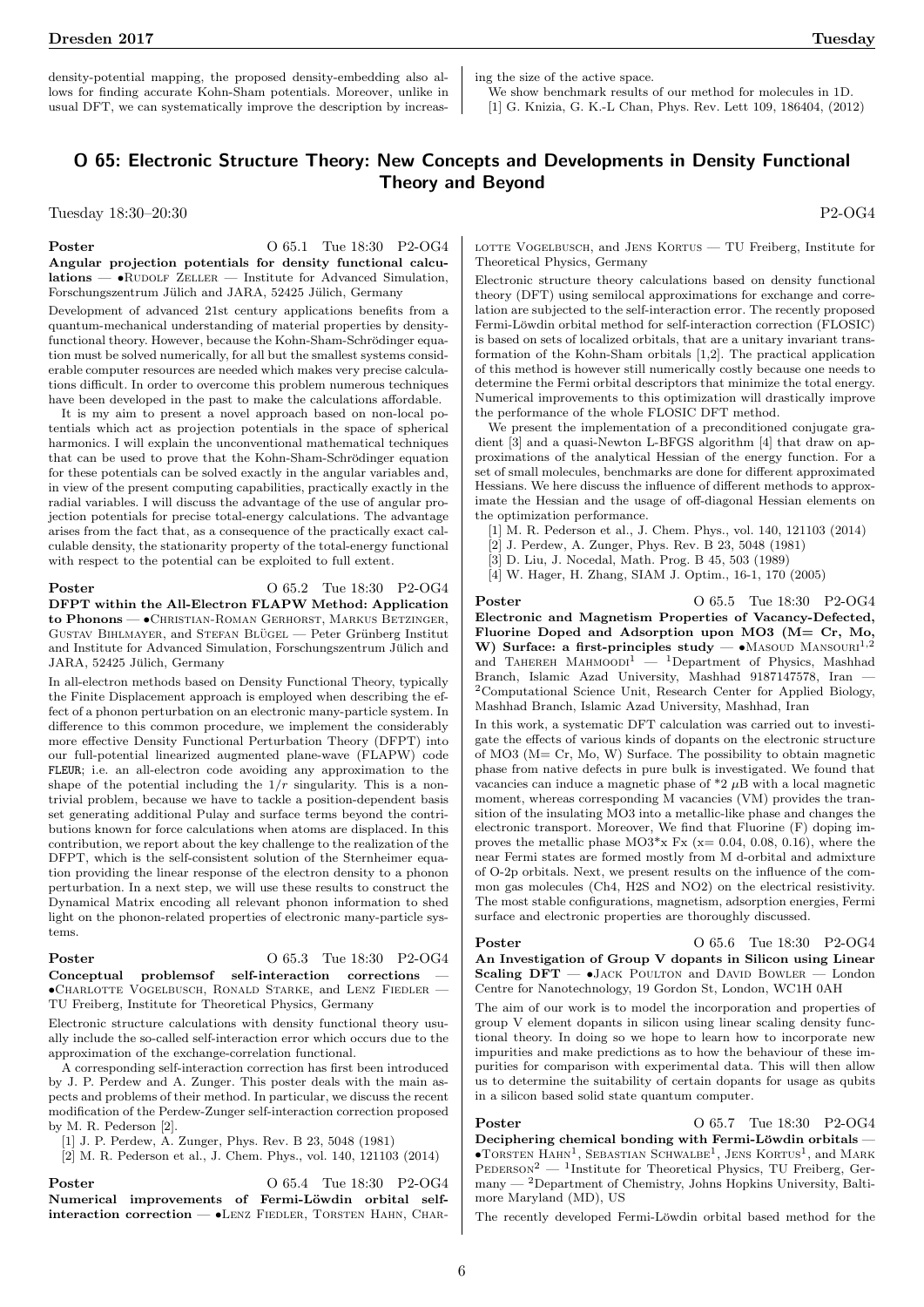correction of the self-interaction error within Density Functional Theory (FLO-SIC) [1,2] does provide improved orbital eigenvalues and more realistic level ordering [3]. We demonstrate the versatility of this method to provide details of chemical bonding by applying it to several systems featuring both localized and delocalized multi-center chemical bonding.

We present results on systems with varying structural complexity: Boron clusters, compounds containing planar tetra-coordinated carbon as well as several aromatic and anti-aromatic molecules. The FLO-SIC method yields an inherently 'chemical' representation of bonding in terms of Lewis-type lone and binding electron pairs as well as delocalized multi-center, many-electron bonds. We anticipate that this parameter free methodology becomes a reliable tool to obtain insights into fundamental bonding details especially in situations where standard DFT fails.

- [1] M. R. Pederson et.al, JCP 140, 121103 (2014).
- [2] M. R. Pederson, JCP 142, 064112 (2015).
- [3] T. Hahn et al., JCP 143, 224104 (2015).

Poster O 65.8 Tue 18:30 P2-OG4 Binding energy curves for diatomic molecules obtained by FLO-SIC DFT  $\bullet$ Simon Liebing<sup>1</sup>, Sebastian Schwalbe<sup>1</sup>, TORSTEN  $\text{HAHN}^1$ , JENS KORTUS<sup>1</sup>, and MARK ROGER PEDERSON<sup>2</sup> – <sup>1</sup>TU Bergakademie Freiberg, Institute for Theoretical Physics, Germany — <sup>2</sup>Department of Chemistry, Johns Hopkins University, Baltimore, USA

The recently developed Fermi-Löwdin orbital method to correct the self-interaction error within DFT (FLO-SIC) [1,2] is used to study bond dissociation of diatomic molecules (e.g.  $N_2$ ,  $O_2$  and LiF). Binding energy curves are derived within this FLO-SIC methodology and the obtained results are compared to quantum chemical methods (RHF, UHF and ROHF in combination with CCSD/CCSD(T)). Due to the fact that FLO-SIC DFT recovers the correct -1/r behaviour of the potential, the obtained energies for large (infinite) separations agree well with the quantum chemical results. Further, changing Fermi orbital configurations as a function of the separation distance are observed. These distinct configurations could be interpreted as step-wise breaking of multiple bonds during the stretching of the considered molecule and corresponding alterations of spins within its electronic structure.

[1] M. R. Pederson et al., JCP, vol. 140, 121103 (2014) [2] T. Hahn et al., JCP, vol. 143, 224104 (2015)

**Poster** 0 65.9 Tue 18:30 P2-OG4 Groundstates of the ternary clathrate Ba<sub>8</sub>Ni<sub>x</sub>Ge<sub>46-x-y</sub> $\Box$ y obtained with an iterative cluster expansion approach — •Martin Kuban, Santiago Rigamonti, Maria Troppenz, and

CLAUDIA DRAXL — Humboldt-Universität zu Berlin Intermetallic clathrates are promising candidates for the construction of thermoelectric (TE) devices. These rely on a junction between  $n-$  and  $p$ -type semiconductors. The clathrate compound Ba<sub>8</sub>Ni<sub>x</sub>Ge<sub>46−x−y</sub> $\overline{\cup}_y$  is of special interest, as it presents a crossover from p-type to n-type conductivity around  $x = 4.0$  [1]. Thus, a junction on the same base material could be tailored. In this work, we perform an ab-initio study of the structural stability and electronic properties of this compound in the composition range  $0 \leq x \leq 6$  and  $0 \leq y \leq 4$ . Both the substitutional species (Ni) and vacancies ( $\square$ ) are treated on the same footing, through a cluster expansion (CE) in the quasi-ternary  $\text{Ge/Ni}/\square$  sublattice. The large size of this sublattice (46 sites) leads to a combinatorial explosion of the number of configurations, i.e. the possible arrangements of the substitutional atoms and vacancies in the lattice. As this prevents the use of standard CE methodology, we make use of an iterative CE technique (iCE) as implemented in the code CELL [2]. The iCE is based on efficient samplings of the configurational space. The structural properties (lattice constants, bond distances, etc.) as well as the electronic bandstructure of the stable structures are analyzed.

[1] U. Aydemir et al.; Dalton Trans 44, 7524 (2015).

[2] S. Rigamonti et al., in preparation.

**Poster** 0 65.10 Tue 18:30 P2-OG4 The inapplicability of exact constraints, and a minimal twoparameter  $DFT+U$  generalisation, for self-interaction error

correction —  $\bullet$  GLENN MOYNIHAN<sup>1</sup>, GILBERTO TEOBALDI<sup>2,3</sup>, and DAVID D. O'REGAN<sup>1</sup> — <sup>1</sup>School of Physics, CRANN and AMBER, Trinity College Dublin, Ireland. —  ${}^{2}$ Stephenson Institute for Renewable Energy and Department of Chemistry, The University of Liverpool, U.K. —  $^3$ Beijing Computational Science Research Center, China. In approximate DFT, the self-interaction error (SIE) is a ubiquitous systematic inaccuracy responsible for underestimated insulating gaps, inaccurate dielectric properties and reaction barriers. It hinders the predictive applicability of DFT to spectroscopy, photochemistry, electrochemistry, and crystal-structure stability. It is, however, amenable to approximate correction using efficient methods such as  $DFT+U$  [1]. A calculation scheme for the Hubbard  $U$  parameters by variationally extremising a suitable functional might be desirable. but we show here that such an approach is not readily viable. Specifically, we prove that self-consistent constrained DFT [3] cannot be generalised for the nonlinear constraints needed to target SIE [2]. We circumvent this using a generalised  $DFT+U$  functional, enabling the simultaneous correction of total-energies and ionization potentials, or either together with Koopmans' condition. For the latter, we outline a practical, approximate first-principles scheme by which the required Hubbard parameter pair,  $U_1$  and  $U_2$ , may be estimated. [1] H. J. Kulik, et al., Phys. Rev. Lett. 97, 103001 (2006). [2] Phys. Rev. B Rapid Comms., Accepted (2016), arXiv:1608.07320. [1] Phys. Rev. B 94, 035159 (2016).

Poster O 65.11 Tue 18:30 P2-OG4 A Hubbard U based correction method for exciton binding in neutral excitations:  $TDDFT+U - OKAN K$ . ORHAN and DAVID D. O'Regan — School of Physics, Trinity College Dublin, Ireland.

The DFT+U (density-functional theory + Hubbard U) method is widely used to improve the approximate DFT description of the ground state properties of solids and molecules comprising transition-metal ions. We introduce its generalisation to the time domain in the guise of  $TDDFT+U$  (time-dependent  $DFT+U$ ), intended to extend these improvements to the calculation of neutral excitations. Related methods have been previously discussed [1,2], and here we offer a detailed treatment emphasising single-particle excitations and absorption spectra. Our software implementation is a combination of the linear-scaling  $DFT+U$  [3] and linear-response TDDFT [4] functionalities available in the ONETEP code [5]. In a study of small nickel-comprising molecules, we find that the Hubbard U correction to the exchange-correlation kernel acts to partially cancel the effects of the  $\text{DFT}+\bar{U}$  term of the underlying ground-state potential, enhancing the exciton binding.

[1] C.-C. Lee, H. C. Hsueh, and W. Ku, Phys. Rev. B 82, 081106(R) (2010). [2] D. Shin, G. Lee, Y. Miyamoto, and N. Park, J. Chem. Theory Comput., 12 (1), pp 201-208 (2016). [3] D. D. O'Regan, N. D. M. Hine, M. C. Payne, and A. A. Mostofi, Phys. Rev. B 85, 085107 (2012). [4] T. J. Zuehlsdorff, N. D. M. Hine, M. C. Payne, and P. D. Haynes, J. Chem. Phys. 143, 204107 (2015). [5] C. K. Skylaris, P. D. Haynes, A. A. Mostofi, and M. C. Payne, J. Chem. Phys., 122 (8), 084119 (2005). For the ONETEP code, see http://www.onetep.org

**Poster** 0 65.12 Tue 18:30 P2-OG4 Implementation of Electron-Phonon Coupling in the KKR Formalism and its Applications to Simple Metals – CARSTEN Eberhard Mahr, •Michael Czerner, Christian Franz, and Christian Heiliger — Justus-Liebig-University, Giessen, Germany

Electron-phonon coupling is one of the main incoherent inelastic scattering mechanisms in a wide variety of crystalline material systems at room temperature. Therefore, it is necessary to incorporate those effects in any realistic calculation of thermoelectric properties. We do so by extending our density functional theory (DFT) based Korringa-Kohn-Rostocker (KKR) Green's function formalism code.

By approximating the Fröhlich-type interaction with a self-energy  $\Sigma_{\text{eph}} = -i\frac{\hbar}{2\tau}$  we are able to compute the dressed propagator G by solving Dyson's equation  $G = G_{\text{ref}} + G_{\text{ref}} \cdot (\Delta V + \Sigma_{\text{eph}}) \cdot G$ , where  $G_{\text{ref}}$  is the Green's Function of an arbitrary (though typically repulsive) reference system. The corresponding electron-phonon scattering time  $\tau$  is extracted from electron linewidth calculations.

We demonstrate the physical validity of the beforementioned calculational scheme for non-equilibrium properties by comparing evaluated temperature dependent resistivity characteristics of transport systems consisting of copper, aluminum and other simple metals to experiment. Further, technical details of the implementation in the KKR basis set are presented.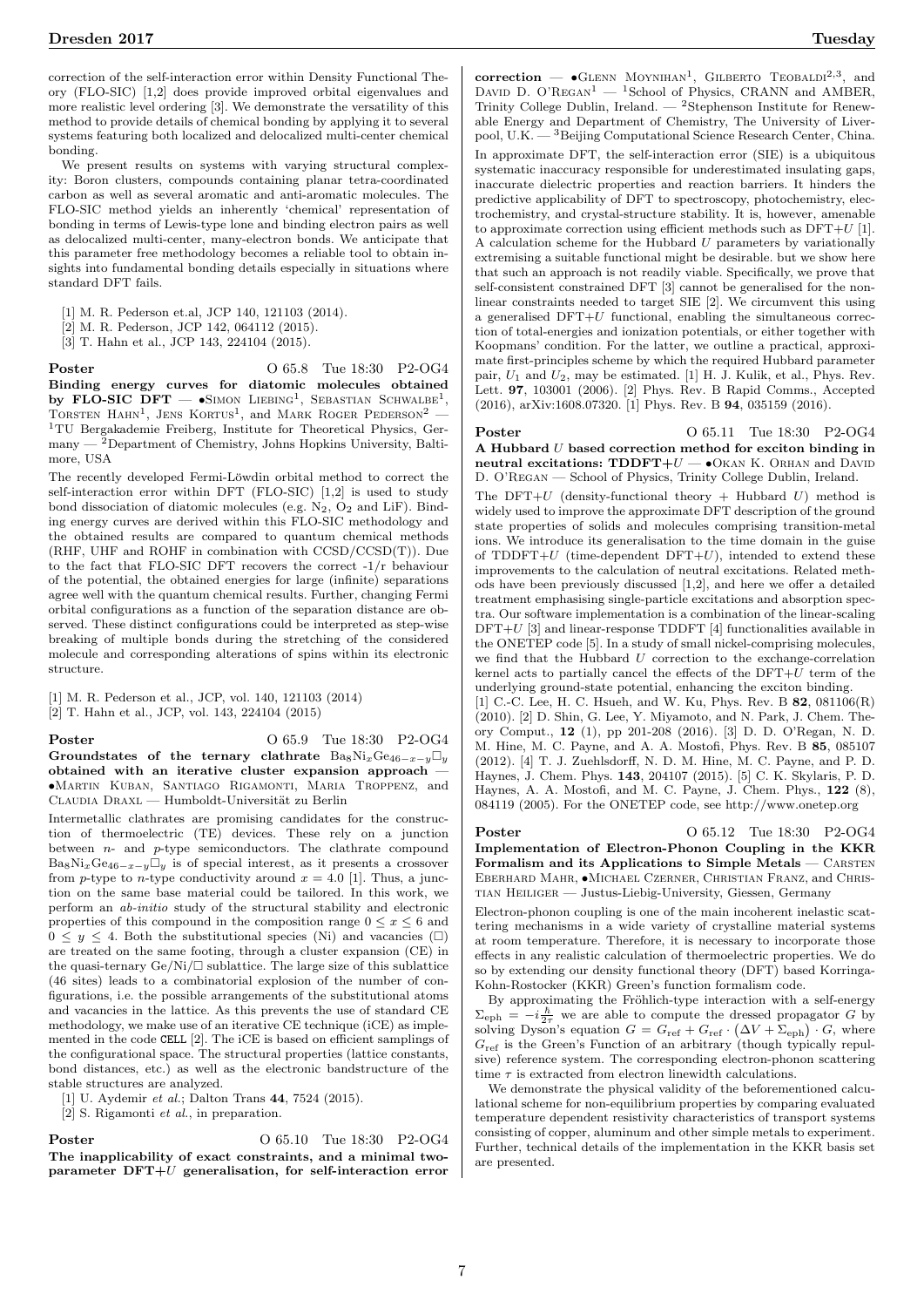# O 71: Electronic Structure Theory: New Concepts and Developments in Density Functional Theory and Beyond - IV

Wednesday 10:30–13:00 GER 38

**Invited Talk O** 71.1 Wed 10:30 GER 38 Electronic excitations in 2D materials and heterostructures — •Kristian Sommer Thygesen — Technical University of Denmark, Lyngby, Denmark

Atomically thin two-dimensional (2D) materials have recently emerged as a new class of materials with unique and highly tunable optoelectronic properties. Different 2D crystals can be stacked to form van der Waals heterostructures (vdWH) where the individual 2D layers are held together by weak van der Waals forces leading to atomically welldefined interfaces. This fascinating scenario opens up the possibility of designing heterostructures with tailored electronic or optical properties. I will give a general introduction to the electronic properties of 2D materials, including characteristic features of their dielectric screening and collective excitations with special emphasis on the challenges related to their ab-initio description. I will show how the dielectric function of a given 2D material can be controlled by embedding it into a vdWH, and how this in turn can be used to control the band structure, exciton binding energies or the plasmon dispersion in 2D materials.

Talk O 71.2 Wed 11:00 GER 38 Charge and energy transport at the nanoscale: A DFT perspective — •FLORIAN G. EICH, FABIO COVITO, and ANGEL RUBIO — Max Planck Institute for the Structure and Dynamics of Matter, Luruper Chaussee 149, D-22761 Hamburg, Germany

Understanding the interplay between charge and energy transport at the nanoscale paves the way for novel thermoelectric devices, which may prove useful for the development for sustainable energy sources. However, concepts, such as heat flow, temperature and entropy are only well-established at the macroscopic level for slow dynamics. This raises the question about whether these concepts can be employed for small length and short time scales. We will present our recent efforts to use a time-dependent density-functional theory framework, dubbed nonequilibrium thermal DFT, in order to generalize temperature and heat or energy flow to the microscopic regime. To this end we will highlight the analogy of the formally exact microscopic equations of motion for charge density and energy density in thermal DFT to the macroscopic equations of motion of hydrodynamics. Furthermore, we will present first result using our approach to compute transient energy energy currents induced by a temperature gradient and show that in the steady-state limit persistent temperature oscillations develop.

### Talk **O 71.3** Wed 11:15 GER 38

Conductance of aromatic and antiaromatic molecular circuits  $-$  NARENDRA P. ARASU and  $\bullet$ HÉCTOR VÁZQUEZ — Inst. of Physics, Academy of Sciences of the Czech Rep., CZ

Molecular structures with delocalized conjugated orbitals play an essential role in molecular transport due to their high conductance and small attenuation factors. While much work has been done on aromatic molecules, some studies have shown that conductance actually decreases with aromaticity [1].

In this talk I will discuss the effect of (anti)aromaticity on conductance. I will show results of first-principles transport calculations for an aromatic-antiaromatic pair of molecules and compare with experiment. Conductance is calculated using DFT and NEGF including corrections to the DFT level positions. The corrected conductance values are in very good agreement with experiment. We find that the conductance of the antiaromatic molecule is much higher than that of its aromatic counterpart. Calculations show this to be a consequence of the smaller HOMO-LUMO gap of the antiaromatic complex as well as on the molecular level alignment at the junction [2].

[1] W. Chen, H. Li, J.R. Widawsky, C. Appayee, L. Venkataraman, and R. Breslow, J. Am. Chem. Soc. 136 918 (2014).

[2] S. Marqués-González, S. Fujii, J.-Y. Shin, H. Shinokubo, N.P. Arasu, H. Vázquez and M. Kiguchi, (to be submitted).

### Talk **O** 71.4 Wed 11:30 GER 38

Current-induced cooling of Carbene-based molecular junctions: role of electrodes structure  $\bullet$  GIUSEPPE FOTI and HÉCTOR VÁZQUEZ — Institute of Physics, Czech Academy of Sciences Cukrovarnicka 10, Prague 6

In this talk I will present our first principles calculations based on density functional theory (DFT) plus Nonequilibrium Green's functions (NEGF) of the current-induced heating and cooling dynamics of a series of Carbene-based molecular junctions [1]. I will show how the atomistic details of electrode terminations have a strong impact on the heating dynamics of the junctions and how they can maximize the cooling of the system. In the cases where the molecule is attached to blunt leads and the electronic coupling to bulk states is strong the cooling efficiency of the most active vibrational modes decreases monotonically as bias increases. This results in the heating of the junction. On the other hand, when the molecule is connected to sharp electrode terminations such as chain-like structures, which can be formed experimentally when the metal-molecule bond is mechanically strong, and the electronic coupling to electrode states is weak, the cooling efficiency shows a non-monotonic behavior. It first decreases as a function of voltage but then increases at relatively high biases, effectively cooling down the junction [2]. These results reveal the important role of the atomistic structure of metal-molecule interface in the current-induced damping of localized molecular vibrations.

[1] Foti, G.; Vázquez, H. Nanotechnology 2016, 27, 125702.

[2] Foti, G.; Vázquez, H. submitted

Talk 0 71.5 Wed 11:45 GER 38 DFTB-based recursive Green's function algorithms for electron transport in quasi-1D systems  $-$  •FABIAN TEICHERT<sup>1,2,4</sup>, ANDREAS ZIENERT<sup>3,4</sup>, JÖRG SCHUSTER<sup>4</sup>, and MICHAEL SCHREIBER<sup>2</sup> — <sup>1</sup>Dresden Center for Computational Materials Science (DCMS), Dresden, Germany — <sup>2</sup>Institute of Physics, Technische Universität Chemnitz, Chemnitz, Germany — <sup>3</sup>Center for Microtechnologies (ZfM), Technische Universität Chemnitz, Chemnitz, Germany —  ${}^{4}$ Fraunhofer Institute for Electronic Nano Systems (ENAS), Chemnitz, Germany

Within the last decades, quantum transport theory and density functional theory have become very important for predicting the electronic properties of new materials and future electronic devices.

We focus on the problem of improving quantum transport algorithms for large quasi-1D systems which are enormously time-consuming today. We combine the density functional tight binding (DFTB) approach with the recursive Green's function formalism (RGF), which is very effective for such systems. First, we show how to improve the RGF for the case of randomly distributed real defects. For this, we use the steps of the renormalization decimation algorithm (RDA), which is part of the electrode calculation. Second, we show how to improve the calculation of the surface Green's functions of electrodes which have a long unit cell. Here, we employ the decimation technique to reduce the dimensionality of the periodic Hamiltonian matrix, leading to effective matrices, which are treated by the RDA. Finally, we apply these algorithms to carbon nanotubes and present our results.

Talk 0 71.6 Wed 12:00 GER 38 Conditions for formation of two-dimensional electron gas at the LaFeO<sub>3</sub>/SrTiO<sub>3</sub>  $-$  •Igor Maznichenko<sup>1</sup>, Sergey Ostanin<sup>1</sup>, ARTHUR ERNST<sup>2</sup>, INGRID MERTIG<sup>1,2</sup>, KATAYOON MOHSENI<sup>2</sup>, HOLGER L. MEYERHEIM<sup>2</sup>, EBERHARD K.U. GROSS<sup>2</sup>, PENGFA XU<sup>3</sup>, WEI HAN<sup>3</sup>, PHILIP M. RICE<sup>3</sup>, JAEWOO JEONG<sup>3</sup>, MAHESH G. SAMANT<sup>3</sup>, and STU-ART S.P. PARKIN<sup>2,3</sup> — <sup>1</sup>Institut für Physik, Martin-Luther-Universität Halle-Wittenberg, D-06099 Halle, Germany — <sup>2</sup>Max-Planck-Institut für Mikrostrukturphysik, Weinberg 2, D-06120 Halle, Germany 3 IBM Almaden Research Center, 650 Harry Road, San Jose, California 95120, USA

The formation of a conducting two dimensional electron gas (2DEG) at the interface between two insulating oxide layers was explained theoretically for atomically and chemically abrupt interfaces via polar discontinuity.

Here we show that a 2DEG is formed at the interface between thin layers of lanthanum ferrite, LaFeO<sub>3</sub> (LFO), that are more than 3 unit cells thick, when grown epitaxially on  $SrTiO<sub>3</sub>$  (STO) (001). The interface property highly depends on the surface property of  $TiO<sub>2</sub>$  terminated STO. The interface is conducting if the STO is not annealed in an oxygen environment prior to the LFO growth, while insulating if the STO is annealed.

First principles calculations reveal that a 2DEG should be realized for an ideal interface but that modest chemical intermixing suppresses it. These calculations also show that the presence of oxygen vacancies supports 2DEG formation due to electronic doping.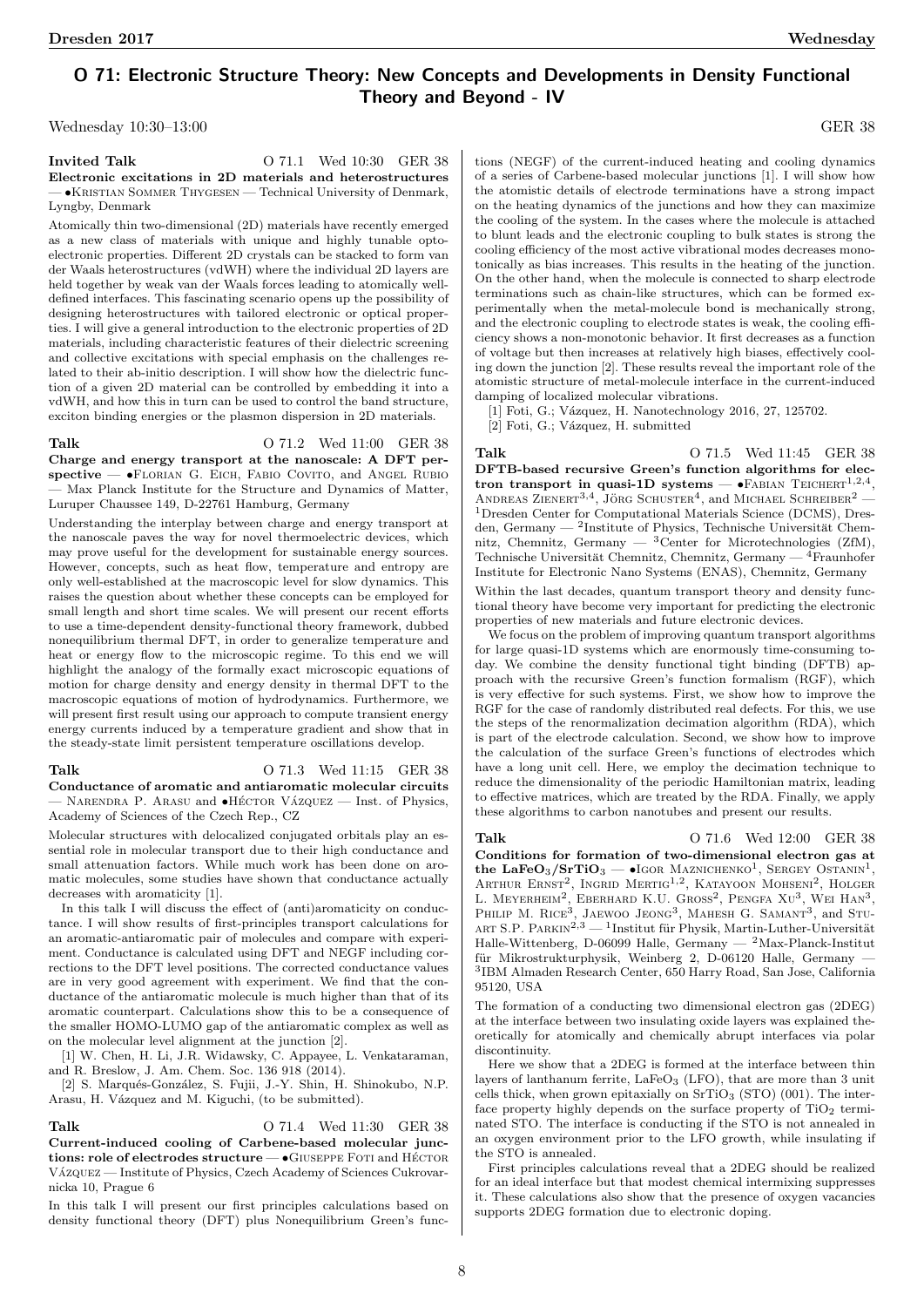Talk O 71.7 Wed 12:15 GER 38 Thermal Renormalization of the Electronic Structure: Trends

across Chemical and Structural Space  $\bullet$  Honghui Shang<sup>1</sup>, CHRISTIAN CARBOGNO<sup>1</sup>, PATRICK RINKE<sup>2</sup>, and MATTHIAS SCHEFFLER<sup>1</sup>  $1$ Fritz-Haber-Institut der Max-Planck-Gesellschaft, Berlin <sup>2</sup>Aalto University, Helsinki, Finland

Advances in electronic structure theory now allow us to compute the renormalization of the electronic structure due to thermal nuclear motion from first principles [1]. In this work, we present a systematic computational assessment of this renormalization for 82 octet binaries in both the zincblende and the rocksalt structure. After validating our computational approach that is based on finite-differences [2] and Fröhlich-type corrections [3] for polar materials, we discuss and analyze the observed trends: For instance, we find that most materials exhibit the expected band-gap reduction upon temperature increase; however, some materials (e.g. CuCl and CdO) do not follow this trend and exhibit the opposite behavior. We discuss the underlying electronic mechanism as well as its dependence on the chemical composition and structure of the material. In this context, also the sensitivity of such calculations with respect to the chosen basis set and exchangecorrelation functional (LDA, PBE, HSE06) are critically investigated. [1] F. Giustino, arXiv:1603.06965 (2016).

 $[2]$  G. Antonius, et al. Phys. Rev. Lett. **112**, 215501 (2014).

[3] J. P. Nery and P. B. Allen, Phys. Rev. B 94, 115135 (2016).

Talk O 71.8 Wed 12:30 GER 38 Spin-wave excitations and electron-magnon scattering from many-body perturbation theory  $- \bullet$  MATHIAS C.T.D. MÜLLER, CHRISTOPH FRIEDRICH, and STEFAN BLÜGEL — Peter Grünberg Institut and Institute for Advanced Simulation, Forschungszentrum Jülich and JARA, 52425 Jülich, Germany

We study the spin excitations and the electron-magnon scattering in bulk Fe, Co, and Ni within the framework of many-body perturbation theory as implemented in the full-potential linearized augmentedplane-wave method. Starting from the GW approximation we obtain a Bethe-Salpeter equation for the magnetic susceptibility treating singleparticle Stoner excitations and magnons on the same footing. Due to approximations used in the numerical scheme, the acoustic magnon dispersion exhibits a small but finite gap at Γ. We analyze this violation of the Goldstone theorem and present an approach that implements the magnetic susceptibility using a renormalized Green function instead of the non-interacting one, leading to a substantial improvement of the Goldstone-mode condition [1]. Finally, we employ the solution of the Bethe-Salpeter equation to construct a self-energy that describes the scattering of electrons and magnons. The resulting renormalized band structures exhibit strong spin-dependent lifetime effects close to the Fermi energy. We also see kinks in the electronic bands, which we attribute to electron scattering with spatially extended spin waves. [1] Müller *et al.*, Phys. Rev. B  $94$ , 064433 (2016).

Talk O 71.9 Wed 12:45 GER 38 Charged supercells revised: Small Polarons in Oxides with proper account for long-range polarization  $\bullet$ SEBASTIAN KOKOTT, SERGEY V. LEVCHENKO, and MATTHIAS SCHEFFLER - Fritz-Haber-Institut der MPG, Berlin, DE

Formation of small polarons (excess charges localized within one unit cell) often determines charge mobility and optical absorption in oxide materials. In this work, we address two important challenges in the DFT description of small polarons: sensitivity to the errors in exchange-correlation (XC) treatment and finite-size effects in supercell calculations. The polaron properties are obtained using a modified neutral potential-energy surface (PES) [1]. Using the hybrid HSE functional and considering the whole range  $0 \leq \alpha \leq 1$  of exact exchange, we show that the modified PES model significantly reduces the dependence of the polaron level and binding energy in MgO and TiO<sup>2</sup> on the XC treatment. It does not eliminate the dependence on supercell size. Based on Pekar's model [2], we derive the proper long-range behavior of the polaron and a correction that allows to obtain the polaron properties in the dilute limit (tested for supercells containing up to 1,000 atoms). The developed approach reduces drastically the computational time for exploring the polaron PES, and gives a consistent description of polarons for the whole range of  $\alpha$ . It allows us to find a self-trapped hole in MgO that is noticeably more stable than reported previously.—[1] B. Sadigh et al., PRB 92, 075202 (2015); [2] S.I. Pekar, ZETF 16, 335 (1946). This work received funding from the Leibniz ScienceCampus "GraFOx".

## O 78: Electronic Structure Theory: New Concepts and Developments in Density Functional Theory and Beyond - V

Wednesday 15:00–18:15 GER 38

Talk **O** 78.1 Wed 15:00 GER 38 First-principle Linear Response in Real Space — •Honghui SHANG<sup>1</sup>, DANILO S. BRAMBILA<sup>1</sup>, CHRISTIAN CARBOGNO<sup>1</sup>, PATRICK  $\rm RINE^{2},$  and MATTHIAS  $\rm SCHEFTEER^{1}$  —  $^{1}$  Fritz-Haber-Institut der Max-Planck-Gesellschaft, Berlin — <sup>2</sup>Aalto University, Helsinki, Finland

Density-functional perturbation theory (DFPT) has developed into an important computational tool for assessing the linear electronic response of crystalline solids to perturbations, e.g., from electric fields or nuclear displacements [1]. In this work we present a full real-space reformulation of DFPT and its implementation [2] in the all-electron, numeric atom-centered orbital electronic structure theory code FHIaims. We discuss the specific contributions, e.g., relativistic effects and Pulay terms, that arise in such a formulation and validate our implementation by systematically comparing with the finite-difference approach for various extended systems. The computational efficiency is then analyzed via scaling and scalability tests on massively parallel architectures (CRAY and IBM x86 clusters). Finally, we show that this real-space formalism enables an arbitrarily dense sampling of the Brillouin zone by numerically cheap Fourier transformations, which in turn facilitates an efficient evaluation of the electron-phonon coupling matrix elements. We demonstrate the efficiency by computing the relaxation time of hot carriers in Si.

[1] X. Gonze and C. Lee, *Phys. Rev. B* 55, 10355, (1997).

[2] H. Shang, et al., Comp. Phys. Comm. (accepted), arXiv:1610.03756.

Talk O 78.2 Wed 15:15 GER 38 Anharmonic Vibrations in Solids: Why and When Going Beyond Perturbative Treatments is Necessary  $\bullet$ HAGEN-Henrik Kowalski, Maja-Olivia Lenz, Christian Carbogno, and MATTHIAS SCHEFFLER — Fritz-Haber-Institut der Max-Planck-Gesellschaft, Berlin

In *ab initio* theory, the nuclear motion is typically assessed using a truncated second order Taylor expansion for the potential energy (harmonic approximation). Recent computational and methodological advancements [1] allow to extend this expansion to the third order so to approximately treat also anharmonic effects. Little is known, however, about the role of higher order terms. In this contribution, we systematically compare how a third-order expansion performs with respect to techniques that are able to capture higher degrees of anharmonicity, e.g., the quasi-harmonic approximation and fully anharmonic molecular dynamics. For this purpose, anharmonic properties such as the thermal expansion and the Grüneisen parameters are computed for a set of materials with increasing degree of anharmonicity (Si, Mg2Si, CuCl, and  $ZrO<sub>2</sub>$ ). This reveals that a third order expansion can still lead to quantitative and even qualitative errors at elevated temperatures and/or in highly anharmonic systems. Eventually, we discuss the impact of the chosen exchange-correlation functionals on these calculations and the implications of these findings for the computation of thermal conductivities [2].

[1] D. A. Broido, et al., Appl. Phys. Lett. 91, 231922 (2007).

[2] C. Carbogno, R. Ramprasad, and M. Scheffler, ArXiv: 1608.06917.

Talk **O** 78.3 Wed 15:30 GER 38 Anharmonic and Quantum Fluctuations in Molecular Crystals from Ab Initio Simulations  $-\bullet$  MARIANA  $Ross1}$  and MICHELE  $C$ ERIOTTI<sup>2</sup> — <sup>1</sup>Fritz Haber Institute of the Max Planck Society, Berlin  $\frac{126}{2}$ École Polytechnique Fédérale de Lausanne, Switzerland

Molecular crystals often exist in multiple competing polymorphs which are challenging to be predicted computationally, but show significantly different physicochemical properties. This challenge is not due only to the combinatorial search space, but also to the complex interplay of subtle effects determine the relative stability of different structures.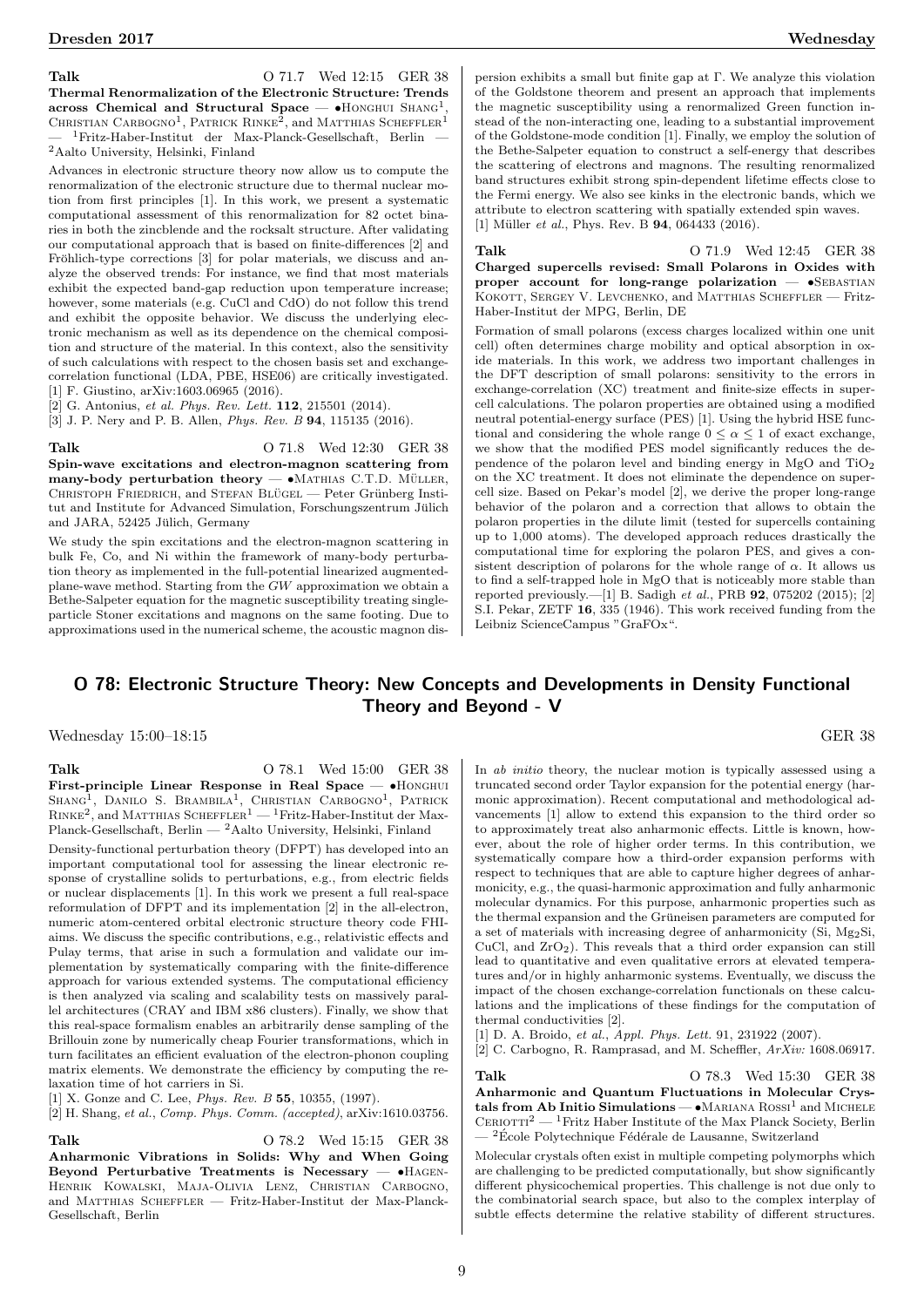Here we estimate all contributions to the free energies of these systems with density-functional theory, including the oft-neglected anharmonic contributions and nuclear quantum effects, by using a series of different flavors of thermodynamic integration. As an example, for the two most stable forms of paracetamol we find that anharmonic contributions, different descriptions of van der Waals interactions, and nuclear quantum effects all matter to quantitatively determine the stability of different phases [1]. Our studies indicate that anharmonic free energies could play an important role for molecular crystals composed by large molecules and opens the way for a systematic inclusion of these effects in order to obtain a predictive screening of structures. [1] Rossi, Gasparotto, Ceriotti, PRL 117, 115702 (2016).

Talk **C** 78.4 Wed 15:45 GER 38 Exact solutions and approximations in the exact factoriza-

tion of the electron-nuclear wavefunction —  $\bullet$ GRAEME GOSSEL and NEEPA MAITRA — Department of Physics and Astronomy, Hunter College of the City University of New York, 695 Park Avenue, New York, NY 10065.

"Recently it was shown how a molecular wavefunction may be written exactly as a single product of a nuclear and an electronic wavefunction, with a pair of corresponding equations of motion [1]. This exact factorization provides a new and rigorous starting point for developing intuitive and physical approximations to the exact coupled system. Strikingly, in this factorized picture the electronic Hamiltonian is not strictly Hermitian. Nevertheless, the norm is conserved so long as certain terms persist. This, and other constraints, inform the approximations we apply to make the process numerically feasible. In parallel we present numerical self-consistent solutions of the exact factorization equations devoid of approximations to assess accuracy and behaviour of different terms. Finally, we discuss how a well characterized and robust single-product-picture such as this may be used in TDDFT calculations.

[1] A Abedi, NT Maitra, and EKU Gross, PRL 105 (12), 123002, 2010

Talk O 78.5 Wed 16:00 GER 38

Insight into time-propagation TDDFT excitations via Kohn– Sham decomposition  $\bullet$  TUOMAS P. ROSSI<sup>1</sup>, MIKAEL KUISMA<sup>2,3</sup>, MARTTI J. PUSKA<sup>1</sup>, RISTO M. NIEMINEN<sup>1</sup>, and PAUL ERHART<sup>2</sup> -<sup>1</sup>Aalto University, Espoo, Finland — <sup>2</sup>Chalmers University of Technology, Gothenburg, Sweden —  ${}^{3}$ University of Jyväskylä, Jyväskylä, Finland

The real-time-propagation formulation of time-dependent densityfunctional theory (RT-TDDFT) is an efficient method for calculating optical excitations of large molecules and nanoparticles. However, within RT-TDDFT, the analysis of the response is often limited to photoabsorption spectra and induced densities, in contrast to linearresponse formulations of TDDFT, such as the Casida method, in which one can obtain further understanding on the basis of the Kohn–Sham electron-hole decomposition of the excitations.

In this work, we show that the Kohn–Sham decomposition can be equivalently obtained from RT-TDDFT calculations. We demonstrate the approach for the optical response of organic molecules and large metallic nanoparticles. The focus is especially on plasmonic applications, for which the method enables the analysis in terms of transition contribution maps [1]. By using the decomposition, we can shed light on the microscopic origin of plasmon resonances and their damping via plasmon–single-electron coupling, while retaining the favorable scaling of RT-TDDFT compared to linear-response formulations. [1] S. Malola et al., ACS Nano **7**, 10263 (2013).

Talk **O** 78.6 Wed 16:15 GER 38 Gauge-invariant Magnetic Properties from Time-Dependent Current-Density-Functional Theory — •Nathaniel RAIMBAULT<sup>1</sup>, PAUL DE BOEIJ<sup>3</sup>, PINA ROMANIELLO<sup>2</sup>, and Arjan  $BERGER<sup>1</sup>$  — <sup>1</sup>Laboratoire de Chimie et Physique Quantiques, IR-SAMC, Université Toulouse III - Paul Sabatier — 2Laboratoire de Physique Théorique, CNRS, IRSAMC, Université Toulouse III - Paul Sabatier  $-$  <sup>3</sup>University of Twente, Faculty of Science and Technology, Physics of Interfaces and Nanomaterials

Standard formulations of magnetic response properties are often plagued by gauge dependencies, which can lead to unphysical results, and to a slow convergence with basis-set size. In this talk we present a novel method for obtaining magnetic properties from the current density [1]. This alternative scheme is fully gauge-invariant, numerically efficient, and can be applied to any method from which the current density can be obtained. To illustrate our method, we applied it to

time-dependent current-density-functional theory (TDCDFT). While different types of magnetic properties can be calculated in this way, we here emphasize the calculation of circular dichroism spectra, which are notably important in order to characterize secondary structures in biomolecules. The circular dichroism spectra we thus obtain for methyloxirane, dimethyloxirane and  $\alpha$ -pinene are in good agreement with experiment [2]. [1] N. Raimbault, P.L. de Boeij, P. Romaniello, and J.A. Berger, PRL 114, 066404 (2015); [2] N. Raimbault, P.L. de Boeij, P. Romaniello, and J.A. Berger, JCTC 12, 3278 (2016)

Talk **O** 78.7 Wed 16:30 GER 38 Calculation of charge transfer integrals using constrained-DFT — •Tobias Lettmann and Nikos Doltsinis — Institut für Festkörpertheorie, Westfälische Wilhelms-Universität Münster, Wilhelm-Klemm-Straße 10, 48149 Münster, Deutschland

For the investigation of charge transport properties of organic semiconductor materials, the fast and accurate calculation of charge transfer integrals (or transition matrix elements) is desirable. It has been suggested that the transfer integrals depend on a universal linear function of the corresponding wavefunction overlap, which can then be used to approximate the integral at a reduced computational  $\text{cost}^1$ .

We have calculated transfer integrals for dimers of poly(3 hexylthiophene) (P3HT) and diperylene bisimide (DiPBI), which are used in organic solar cells, in a large variety of intra- and intermolecular conformations and polymer lengths using a constrained-DFT approach<sup>2</sup>. Our results show, that there is indeed a universal relation between transfer integral and wavefunction overlap. However this relation is (i) nonlinear for large overlaps and (ii) only holds true if the transfer integral is rescaled by the number of electrons of the respective system.

<sup>1</sup> F. Gajdos et al.: *J. Chem. Theory Comput.*, 2014, **10**, 4653

<sup>2</sup> H. Oberhofer, J. Blumberger: J. Chem. Phys., 2010, 133, 244105

Talk **O** 78.8 Wed 16:45 GER 38 Towards ultra long-range ab-initio calculations  $- \cdot$  Trustangleranglerangleranglerangleranglerangleranglerangleranglerangleranglerangleranglerangleranglerangleranglerangleranglerangleranglerangleranglerangleranglerangler MÜLLER<sup>1</sup>, SANGEETA SHARMA<sup>1,2</sup>, EBERHARD K.U. GROSS<sup>1</sup>, and JOHN K. DEWHURST<sup>1</sup> — <sup>1</sup>Max-Planck-Institute of Microstructure Physics, Weinberg 2, D-06120 Halle, Germany — <sup>2</sup>Department of physics, Indian Institute for Technology-Roorkee, 247997 Uttarkhand, India

We propose a generalization of the Bloch state which involves an additional sum over a finer grid in reciprocal space around each k-point. This allows for ab-initio calculations of ultra long-range modulations in the density which may involve millions of unit cells but with an efficiency rivaling that of a single unit cell. This is due to a new algorithm developed specifically for solving the particular eigenvalue problem that this ansatz requires. Thus physical effects on the micron length scale, which nevertheless depend on details of the electronic structure on nanometer length scales, can be computed exactly within density functional theory.

Talk O 78.9 Wed 17:00 GER 38 Local density fitting within a Gaussian and plane waves scheme for large-scale density functional theory calculations  $-$  •Dorothea Golze<sup>1,2</sup>, Marcella Iannuzzi<sup>1</sup>, and Jürg Hutter<sup>1</sup>  $-$ <sup>1</sup>Aalto University, Otakaari 1, 02150 Espoo, Finland  $-$ <sup>2</sup>University of Zurich, Winterthurerstrasse 190, CH-8057 Zurich, Switzerland

A local resolution-of-identity (LRI) approach is introduced in the Gaussian and plane waves (GPW) scheme to enable large-scale Kohn-Sham (KS) density functional theory calculations. The construction of the KS matrix in GPW scales already linearly with respect to system size by using a plane wave expansion of the density for the evaluation of the Coulomb term in combination with a local basis. The intention is to retain the linear scaling of the GPW approach, while reducing the prefactor for computing the KS matrix. The locality of the density fitting ensures an  $O(N)$  scaling and is implemented by approximating the atomic pair density by an expansion in one-center fit functions. The prefactor is smaller with LRI since the computational demands for the grid-based operations become negligible, while they are dominant in GPW. We observe a speed-up of the self-consistent field (SCF) procedure by a factor of up to 30 for periodic systems dependent on the symmetry of the simulation cell and the grid cutoff. The accuracy of LRIGPW is assessed for different systems and properties. Generally, total energies, reaction energies, intramolecular and intermolecular structure parameters are well reproduced. LRIGPW yields also high quality results for extended condensed phase systems such as liquid water, ice XV and molecular crystals.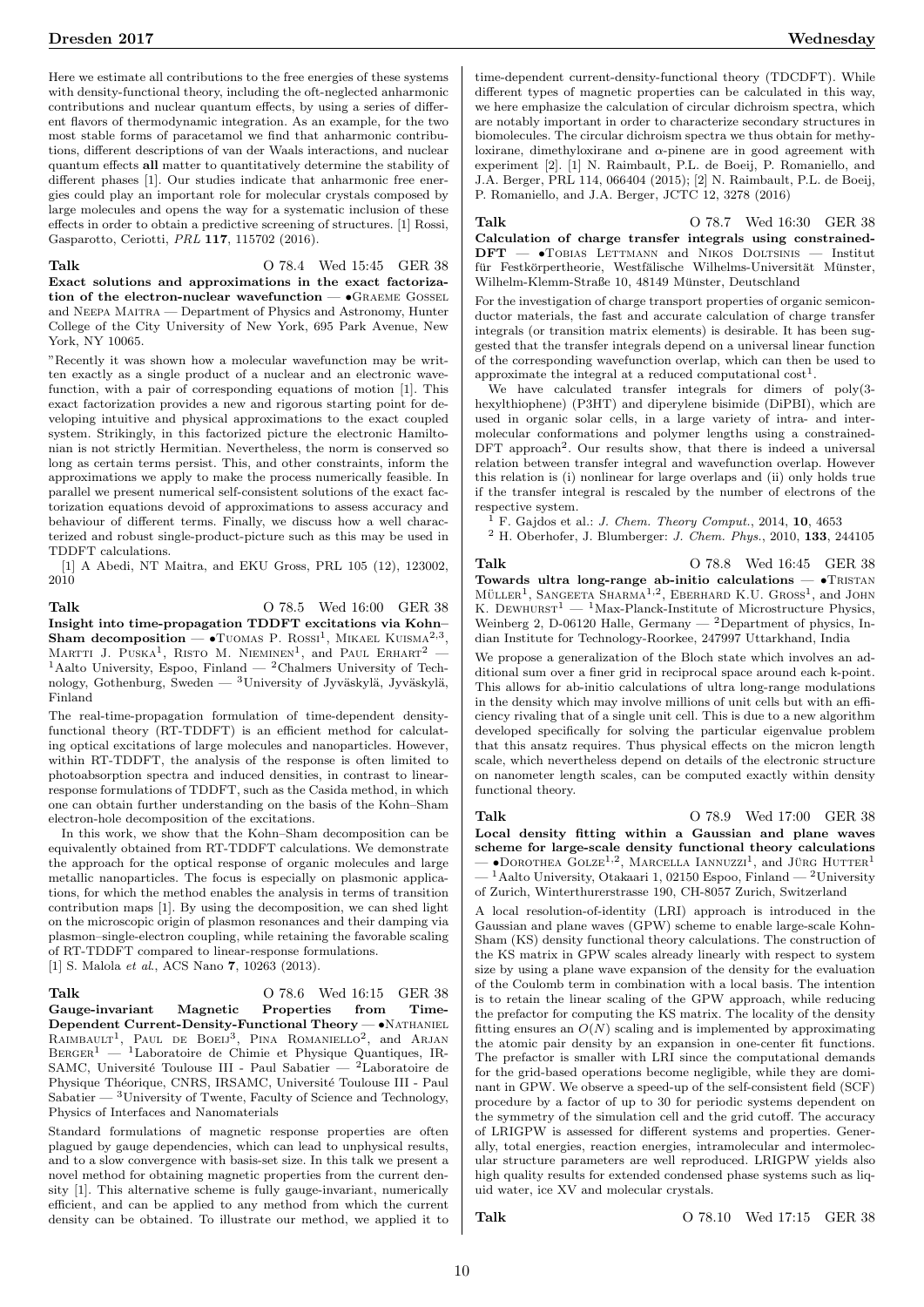From the Electron Localization Function to a Coalescent-Pair Locator —  $\bullet$ Stefano Pittalis<sup>1</sup>, Daniele Varsano<sup>1</sup>, Alain DELGADO<sup>2,3</sup>, and CARLO ANDREA ROZZI<sup>1</sup> — <sup>1</sup>Istituto Nanoscienze, Consiglio Nazionale dellle Ricerche, Via Campi 213a, 41125 Modena, Italy — <sup>2</sup>Department of Physics, University of Ottawa, Ottawa, ON K1N 6N5, Canada —  ${}^{3}$ Centro de Aplicaciones Tecnológicas y Desarrollo Nuclear, Calle 30 # 502, 11300 La Habana, Cuba

The Electron Localization Function (ELF), as proposed originally by Becke and Edgecombe, uses the information on the distribution of pairs of electrons with parallel spins. The ELF has been widely adopted as a descriptor of atomic shells and covalent bonds, but it is not useful to visualize the bond in  $H_2$  – the simplest neutral molecule in the universe. Here we propose a complementary descriptor which also works for  $H_2$ by exploiting the information on pairs of electrons with opposite spins. Remarkably, only quantities derived from occupied single-particle orbitals are required in the calculations. If time allows, implications for developing improved approximate density functionals will also be discussed.

Talk O 78.11 Wed 17:30 GER 38 Band structure interpolation via maximally localized Wannier functions implemented in  $\text{LAPW+lo}$  basis — •SEBASTIAN TILLACK, ANDRIS GULANS, and CLAUDIA DRAXL — Institut für Physik, Humboldt-Universität zu Berlin, 12489 Berlin

The band structure is one of the most fundamental quantities of any solid that carries a lot of information about the material's properties. Obtaining a smooth dispersion from density-functional theory (DFT) and especially from the GW approximation of many-body perturbation theory may be very expensive. To this extent, we have implemented a method for generating maximally localized Wannier functions (WF) [1] from Kohn-Sham wavefunctions in the full-potential all-electron code exciting [2] using a (linearized) augmented planewaves plus local-orbitals basis. These WF are used for interpolating wavefunctions and corresponding eigenenergies for arbitrary **k**-points in a computationally cheap post-processing step. The interpolated Kohn-Sham and GW bands of conventional and two-dimensional semiconductors and insulators are also used as an input to calculations of optical-excitation spectra.

[1] N. Marzari and D. Vanderbilt, Phys. Rev. B 56, 12847 (1997) [2] A. Gulans, et al. J. Phys.: Condens. Matter 26, 363202 (2014)

Talk 0 78.12 Wed 17:45 GER 38 Chemical insight from Fermi-Löwdin orbitals  $-$  •TORSTEN

HAHN<sup>1</sup>, SEBASTIAN SCHWALBE<sup>1</sup>, SIMON LIEBING<sup>1</sup>, JENS KORTUS<sup>1</sup>, and MARK PEDERSON<sup>2</sup> — <sup>1</sup>Institute for Theoretical Physics, TU Freiberg, Germany — <sup>2</sup>Department of Chemistry, Johns Hopkins University, Baltimore Maryland (MD), US

The recently developed Fermi-Löwdin orbital based method for correcting the self-interaction error in Density Functional Theory (FLO-SIC DFT) [1,2,3] is briefly introduced. Contrary to standard DFT approaches, where only auxiliary Kohn-Sham orbitals are available, FLO-SIC DFT delivers a set of well-defined, localised Fermi-Löwdin orbitals. These localised orbitals together with their optimised reference positions yield an inherently 'chemical' representation of bonding details in molecules that resembles remarkably well Lewis concept of lone and binding electron pairs. For complex examples, the method provides detailed insights into the bonding situation in terms of multicenter many-electron bonds in a natural, chemically-intuitive fashion.

[1] M. R. Pederson et al., JCP 140, 121103 (2014).

- [2] M. R. Pederson, JCP 142, 064112 (2015).
- [3] T. Hahn et al., JCP 143, 224104 (2015).

Talk O 78.13 Wed 18:00 GER 38 Conditions for describing triplet states in reduced density matrix functional theory  $-$  IRIS THEOPHILOU<sup>1</sup>, NEKTARIOS N. LATHIOTAKIS<sup>2</sup>, and  $\bullet$ NICOLE HELBIG<sup>3</sup> — <sup>1</sup>Max Planck Institute for the Structure and Dynamics of Matter, Luruper Chaussee 149, 22761 Hamburg, Germany — <sup>2</sup>Theoretical and Physical Chemistry Institute, National Hellenic Research Foundation, Vass. Constantinou 48, GR-11635 Athens, Greece —  ${}^{3}$ Peter-Grünberg Institut and Institute for Advanced Simulation, Forschungszentrum Jülich, D-52425 Jülich, Germany

We consider necessary conditions for the one body-reduced density matrix (1RDM) to correspond to a triplet wave-function of a two electron system. The conditions concern the occupation numbers and are different for the high spin projections,  $S_z = \pm 1$ , and the  $S_z = 0$  projection. Hence, they can be used to test if an approximate 1RDM functional yields the same energies for both projections. We employ these conditions in reduced density matrix functional theory calculations for the triplet excitations of two electron systems. In addition, we propose that these conditions can be used in the calculation of triplet states of systems with more than two electrons by restricting the active space. We assess this procedure in calculations for a few atomic and molecular systems. We show that the quality of the optimal 1RDMs improves by applying the conditions in all the cases we studied.

# O 88: Electronic Structure Theory: New Concepts and Developments in Density Functional Theory and Beyond - VI

Thursday 10:30–13:45 GER 38

Talk 0 88.1 Thu 10:30 GER 38 Implicit solvation functionality in FHI-aims: Kirkwood multipole expansion model - •MARKUS SINSTEIN, KARSTEN REUTER, and HARALD OBERHOFER — Technische Universität München, Germany

Implicit solvation models describe a liquid environment in form of a dielectric continuum. Used within first-principles calculations for the solute such models provide a numerically most efficient way to effectively capture solvation effects. To this end we have implemented the multipole expansion (MPE) model introduced originally by Kirkwood into the full-potential density-functional theory (DFT) code FHI-aims. This implementation fully exploits the optimized multi-center multi-pole decomposition of the density performed within FHI-aims and therewith leads generally to an insignificant overhead as compared to the underlying DFT calculation for the solute.

Aiming to minimize the number of free parameters inevitably connected with such implicit models, we use an iso-density definition of the solvent cavity. As to the other parameters, we present an efficient parametrization scheme based on experimentally measured hydration energies of small organic molecules. Finally, we discuss extensions of the solvation model to address extended solid-liquid interfaces.

Talk 0 88.2 Thu 10:45 GER 38 Using Dipsersion-Corrected Density Functional Theory to Understand the Phase Diagram of Alkanethiolates on Gold

– •JOAKIM LÖFGREN, HENRIK GRÖNBECK, KASPER MOTH-POULSEN, and Paul Erhart — Chalmers University of Technology, Gothenburg, Sweden

A key challenge in modern computational materials chemistry is the description of van der Waals interactions in density functional theory simulations, where the failure of conventional exchange-correlation functionals is well-known. While, in the recent years, several methods have been proposed for overcoming these difficulties, the applications are becoming increasingly more demanding as well. An important example is that of ligand-protected nanoparticles, which typically feature metallic, covalent as well as dispersive interactions that should all, ideally, be treated on an equal footing. In this work we show that significant progress can be made in this direction: with the aid of the recently-developed vdW-DF-cx functional we study the phase diagram of self-assembled monolayers of alkanethiolates on gold. This system is important for practical applications and as a general representative of self-assembly at a metal surface. In particular, a quantitative description of the dispersion-driven phase transition between a lying-down and a standing-up monolayer is obtained using an ab inito thermodynamics framework. The results are shown to be in good agreement with experimental data and highlight that accurately accounting for dispersive interactions is both feasible and a crucial part of modeling self-assembled systems.

Talk 0 88.3 Thu 11:00 GER 38 Finite-temperature properties of the thermoelectric clathrate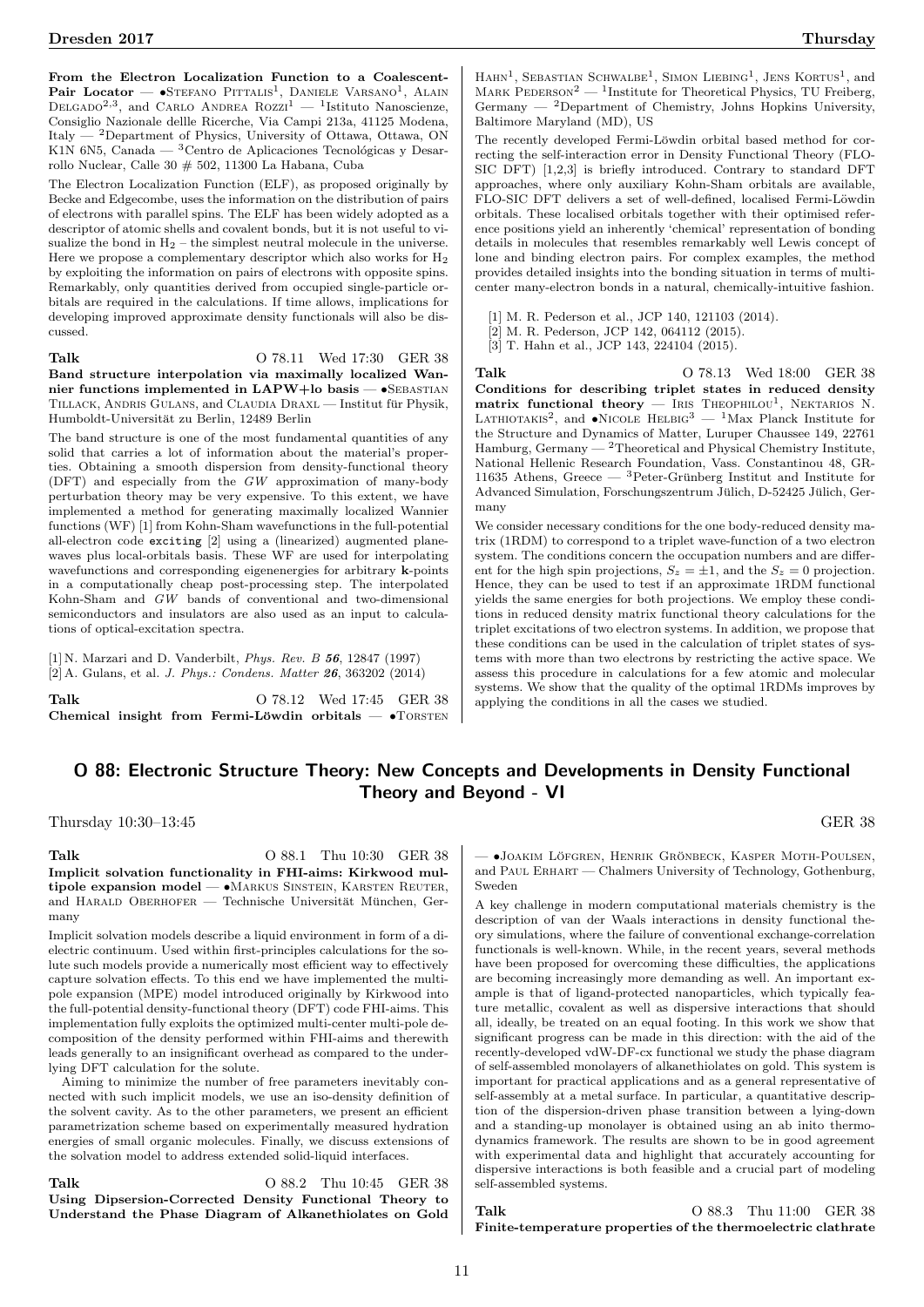$Ba_8Al_xSi_{46-x}$   $-$  •Maria Troppenz, Santiago Rigamonti, and CLAUDIA DRAXL — Humboldt-Universität zu Berlin

Intermetallic clathrate compounds are promising candidates for high-efficiency thermoelectric (TE) applications. Here, we study Ba<sub>8</sub>Al<sub>x</sub>Si<sub>46</sub><sub>-x</sub> in the composition range  $x \in [6, 16]$  [1]. Recent theoretical studies [2] show a strong dependence of the electronic properties on configuration, i.e. the atomic arrangement of the substitutional Al atoms in the crystal framework. At the Zintl composition  $(x = 16)$ , the ground-state configuration is semiconducting. However, configurations higher in energy are metallic. Understanding this metal-semiconductor transition is essential, as semiconducting behavior is a prerequisite for TE applications. In this work, we employ the cluster expansion technique combined with Monte-Carlo simulations and the Wang-Landau method [3] to access finite-temperature properties. We find that the transition is driven by a partial order-disorder transition of the substituents. Most importantly, it is found that the transition temperature  $({\sim 800 \text{ K}})$  at the Zintl composition is close to the typical temperatures at which the figure of merit of TE clathrates is maximal. Signatures of the transition in the entropy, order parameter, specific heat, and canonical distribution are analyzed for the full composition range.

[1] J. H. Roudebush et al.; Inora. Chem. **51**, 4161 (2012)

[2] M. Troppenz, S. Rigamonti and C. Draxl; preprint.

[3] F. Wang and D. P. Landau, Phys. Rev. Lett. 86, 2050 (2001)

Talk 0 88.4 Thu 11:15 GER 38

Electronic structure and solid-state optical properties of indigo from time-dependent optimally tuned range-separated hybrid functional theory — •BERND KOLLMANN<sup>1</sup>, ARUN KUMAR  $M_{\rm ANNA}^2$ , Daniel Lüftner<sup>1</sup>, Leeor Kronik<sup>2</sup>, and Peter Puschnig<sup>1</sup>  $-$  <sup>1</sup>Institute of Physics, NAWI Graz, University of Graz, Austria  $^{2}$ Department of Materials and Interfaces, Weizmann Institute of Science, Israel

Indigo is a natural dye with a long history in organic chemistry. Recent applications of indigo as a functional building block for organic electronics, like in solar cells or field effect transistors, have renewed the interest in the chemical and physical properties of this molecule. We report on its electronic structure for the isolated molecule as well as for the alpha- and beta- bulk molecular crystal phases. Further we investigate the optical properties of the bulk molecular crystal phases. For the molecule we employ an optimally tuned range-separated hybrid functional (OT-RSH) within density functional theory. Comparing the theoretical results obtained with different levels of theory and with experiment emphasizes the need for going beyond simple semi-local DFT-functionals in order to obtain the correct orbital ordering. For the bulk crystals we take into account the screening in the bulk by using an optimally tuned screened range-separated hybrid (OT-SRSH) approach. Regarding the optical properties of the bulk molecular phases we employ time-dependent density functional theory (TDDFT) to calculate the absorption spectra, whereby TDDFT represents an accurate low-cost substitute to many-body perturbation theory.

Talk 0 88.5 Thu 11:30 GER 38 Thermodynamic properties from ab-initio calculations - Ti as a case study  $\sim$   $\bullet$  GUY MAKOV  $-$  Materials Dept, Ben-Gurion University of the Negev, Beer Sheva, Israel

Ab-initio calculations of thermophysical properties and of phase stability as a function of pressure and temperature are considered in titanium as a case study. Ti is of interest due to its multiple phases and unusual thermophysical properties. At low temperatures Ti has been reported to exhibit negative anisotropic thermal expansion. In addition, there have been reports of two additional phases at high pressure and room temperature, and a possible transition to a bcc phase at very high pressures.

Despite extensive studies there remains both experimental and theoretical uncertainty in determining the phase diagrams and selected properties. Density Functional Theory total energy calculations complemented by Density Functional Perturbation Theory (DFPT) calculations of phonon spectra are obtained as a function of pressure. The free energy and thermal properties (heat capacity and thermal expansion) of Ti phases, phase equilibria and high pressure phase sequence are determined. The contribution of phonon modes to the thermal expansion is analyzed and the negative thermal expansion is shown to be dominated by negative mode Gruneisen parameters at specific points on the Brillouin zone boundaries. The elastic (Debye) theory for negative thermal expansion is shown to be irrelevant for these phenomena. Uncertainties in the calculated results are discussed in light of experimental observations & motivating further experimental studies.

Talk 0 88.6 Thu 11:45 GER 38 Molecular orbitals in the bismuth perovskites  $\bullet$ KATERYNA FOYEVTSOVA<sup>1,2</sup>, ARASH KHAZRAIE<sup>1,2</sup>, ILYA ELFIMOV<sup>1,2</sup>, and GEORGE A. SAWATZKY<sup>1,2</sup> — <sup>1</sup>Department of Physics and Astronomy, University of British Columbia, Vancouver, BC, Canada V6T 1Z1 — <sup>2</sup>Stewart Blusson Quantum Matter Institute, Vancouver, BC, Canada V6T 1Z4 The bismuth perovskites  $SrBiO<sub>3</sub>$  and  $BaBiO<sub>3</sub>$  become superconducting upon hole doping, with the transition temperatures as high as 30 K. The origin of the superconductivity in these compounds has remained unidentified for more than three decades. The BCS mechanism alone is not sufficient to account for such a high  $T_c$  due to the small electron-phonon coupling that is being consistently found in numerous experimental and theoretical studies. Further effects must therefore be of key importance, such as, for example, formation of bipolarons.

In this talk, we will focus on the insulating state of the pristine SrBiO3. Peculiarly, this state is associated with a structural distortion whereby the Bi-O bonds disproportionate, resulting in a threedimensional array of alternating small and large  $BiO<sub>6</sub>$  octahedra. This "breathing" distortion melts away with doping and is believed to be competing with superconductivity. We will show using DFT calculations that the microscopic state in the pristine bismuthates corresponds to a lattice of frozen bipolarons. More specifically, the holes, intrinsically present in the material, condense pairwise into the  $A_{1g}$ -symmetric molecular orbitals formed from the  $O-p_{\sigma}$  atomic orbitals of the small  $BiO<sub>6</sub> octahedra. This is facilitated by the strong hybridization between$ the O-2p states and the Bi-6s states.

Talk 0 88.7 Thu 12:00 GER 38 Ab initio calculations and strain-dependent scaling of excitons in carbon nanotubes  $\bullet$ CHRISTIAN WAGNER<sup>1</sup>  $^3$ . Jörg SCHUSTER<sup>2</sup>, MICHAEL SCHREIBER<sup>3</sup>, and ANDRÉ SCHLEIFE<sup>4</sup> — <sup>1</sup>Center for Microtechnologies, TU Chemnitz, Germany —  $^2\mathrm{Fraunhofer}$  Institute ENAS, Chemnitz, Germany  $-$  <sup>3</sup>Institute of Physics, TU Chemnitz, Germany — <sup>4</sup>Department for Materials Science, UIUC, USA

Optical transitions in carbon nanotubes (CNTs) show a strong strain sensitivity, which makes them suitable for optical strain sensing at the nano-scale and for strain-tunable emitters. The origin of this effect is the band-gap change, depending on strain and chirality, which is well explored. However, there is no quantitative model for the strain dependence of optical transitions — as they are subject to strong excitonic effects due to the quasi one-dimensional structure of CNTs.

One approach towards such a model is the scaling relation of CNT excitons with respect to dielectric constant, reduced mass, and CNT radius given by Perebeinos et al. However, the description of screening in this model is insufficient, since for CNTs, a one-dimensional wave-vector dependent dielectric function  $\epsilon(q)$  is needed instead of an effective-medium dielectric constant  $\epsilon_0$ .

We achieve this by combining the scaling relation with the wavevector dependent screening model by Deslippe et al. The straindependent scaling is fitted to electronic-structure calculations within many-body perturbation theory as a reference. This enables us to quantitatively predict the strain dependence of optical transitions for any CNT.

Talk 0 88.8 Thu 12:15 GER 38 Dzyaloshinskii-Moriya-interaction energy, where it is located? Real and reciprocal spaces views.  $\bullet$ LEONID SAN-DRATSKII — Max-Planck-Institut für Mikrostrukturphysik, Halle, Germany

Recently Dzyaloshinskii-Moriya interaction (DMI) attracted new wave of intense attention stimulated by its role in the stabilization and fast dynamics of skyrmions. Numerous approaches have been suggested for the estimation of the the DMI parameters. Many efforts are devoted to reveal the electronic properties responsible for the strength of the DMI and, in this way, to help to engineer the materials with desired DMI characteristics. Although there is full consensus with respect to the most fundamental reasons of the DMI, the SOC and broken inversion symmetry, in details the physical pictures suggested by different authors differ strongly. In particular, this concerns the role of the avoiding crossings in the electronic structure, the spatial location of the DMI energy, the role of the orbital moments. This stimulated us to perform detailed study of the DMI in CoPt bilayer focusing on the open questions. We used both the approximate calculations for spin spirals with arbitrary wave vectors and more precise but also more time and resources consuming full relativistic calculations for supercells with the magnetic structures of opposite chirality. The results of the calculations are presented and analyzed.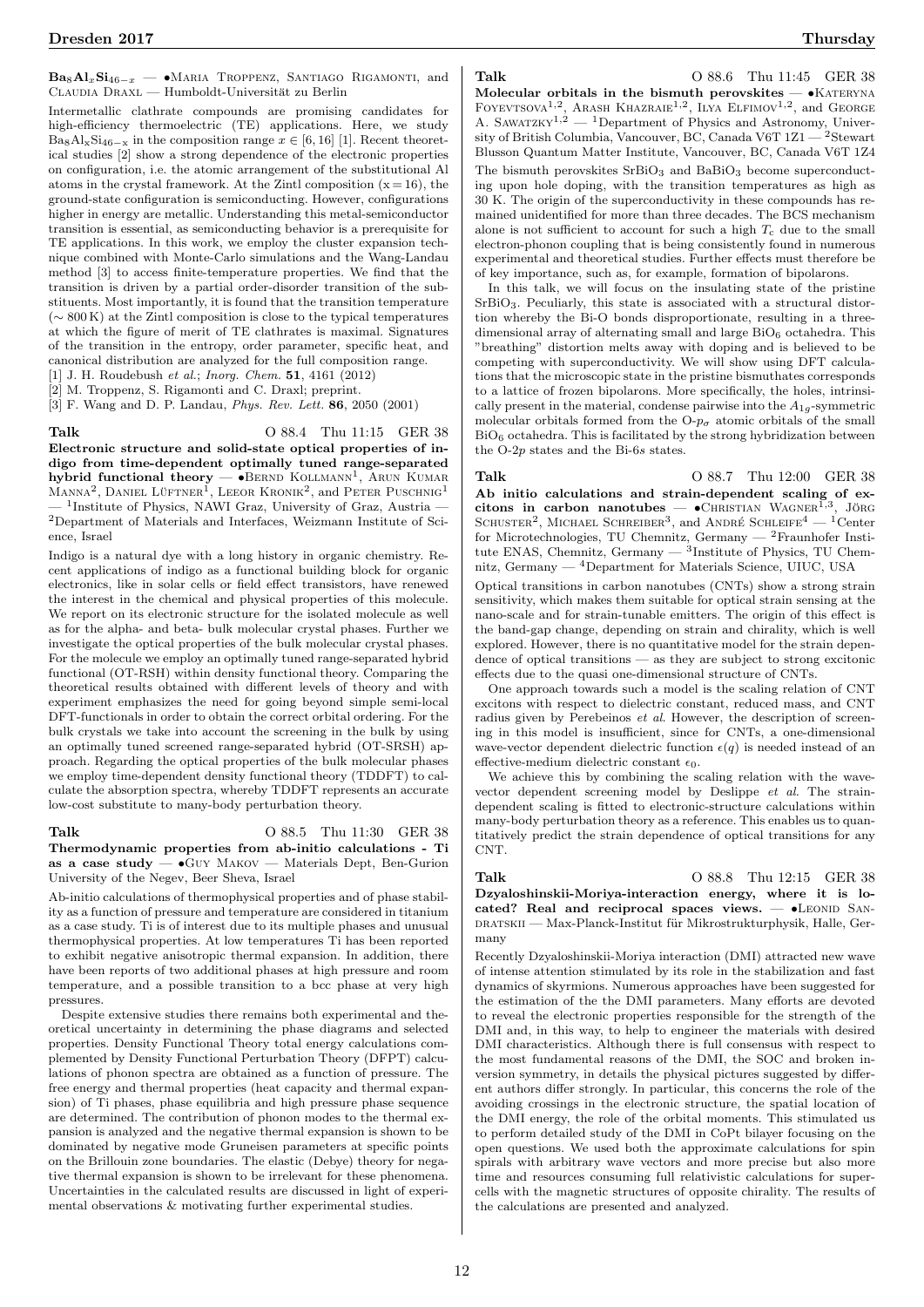### Talk **O 88.9** Thu 12:30 GER 38

 $Ab\text{-}initio$  study of the Raman spectra of strained graphene – •Albin Hertrich, Caterina Cocchi, Pasquale Pavone, and Clau-DIA DRAXL — Department of Physics, Humboldt-Universität zu Berlin, Germany

Raman spectroscopy is an important non-destructive method for characterizing graphene-based materials. The main features of Raman spectra of pristine graphene are the first-order G-band at  $\approx 1580\,\mathrm{cm}^{-1}$ and the dispersive second-order 2D-band at  $\approx 2700 \,\mathrm{cm}^{-1}$ . In this work, we perform a systematic analysis on the effect of strain on both bands. All calculations are done using the full-potential allelectron code exciting [1]. Phonon properties are computed within the frozen-phonon approximation, the frequency-dependent dielectric tensor within the random-phase approximation. Raman-scattering intensities are calculated from vibrational matrix elements and derivatives of the dielectric tensor with respect to the phonon normal coordinates [2]. Under biaxial strain both Raman bands are shifted, while uniaxial strain leads to a splitting of the G-band by lifting the degeneracy of the optical in-plane Γ-point phonons. Further, we explore the effect of different types of inhomogeneous strain on the optical phonon frequencies and Raman-scattering intensities.

[1] A. Gulans et al., J. Phys.: Condens. Matter 26, 363202 (2014). [2] C. Ambrosch-Draxl *et al.*, Phys. Rev. B **65**, 064501 (2002).

A-1060 Wien, Austria

Talk 0 88.10 Thu 12:45 GER 38 DFT meets Landau Theory: The High Pressure Phase Transition of Lead Titanate  $- \bullet$ ANDREAS TRÖSTER  $-$  Vienna University of Technology, Institute of Material Chemistry, Getreidemarkt 9

Landau theory (LT) coupled to infinitesimal strain is a cornerstone of the theory of structural phase transitions. At high pressures, however, this approach breaks down due to the appearance of large strains and the accompanying nonlinear elastic energy contributions. In density functional theory (DFT), on the other hand, stress and strain are easy to control, but entropic effects are difficult to incorporate since DFT is a genuine zero temperature method. Recently we have shown how to combine the strengths of these two antipodal approaches by constructing a high pressure extension of conventional LT with the help of DFT. Essential for the success of this approach is the ab initio calculation of pressure-dependent elastic constants. This theory yields a concise numerical description of the high pressure phase transition in strontium titanate, and also allows to resolve a number of severe and long-standing discrepancies between the experimental data and the theoretical description of the ferroelectric high pressure phase transition of the perovskite lead titanate, a material which is also of considerable technological interest.

Talk 0 88.11 Thu 13:00 GER 38 Ground-State and Excitation Properties of Orthorhombic  $\text{MAPbI}_3$  —  $\bullet$ CLAUDIA RÖDL and SILVANA BOTTI — Institut für Festkörpertheorie und -optik, Friedrich-Schiller-Universität Jena, Max-Wien-Platz 1, 07743 Jena, Germany

Hybrid organic-inorganic halide perovskites are one of the most promising candidates for the next generation of photovoltaic devices with high power-conversion efficiencies. Despite the amazing progress in device fabrication, many of the fundamental properties of these materials are not yet understood. The flexibility in composition of hybrid perovskites permits to tune physical properties like band gap, dielectric constant, or optical absorption which renders them interesting also from a fundamental point of view and for applications beyond photovoltaics. The most intensively studied compound, methylammonium lead iodide (MAPbI3), condenses in a low-temperature orthorhombic phase which undergoes a phase transition to a tetragonal structure at 162.2 K and transforms into a cubic high-temperature phase above 327.4 K. These phase transitions go along with a change in the optical properties. Here, we focus on the orthorhombic phase of MAPbI3. We have studied the ground-state atomic structure, and in particular the orientation of the  ${\rm MA}^+$  ion within the inorganic cage, within densityfunctional theory. We investigate the one-particle excitation properties (band gap, photoemission spectrum) within the GW approximation of many-body perturbation theory. Moreover, we calculate optical and loss spectra using time-dependent density-functional theory and solving the Bethe-Salpeter equation.

Talk 0 88.12 Thu 13:15 GER 38 Structure, nonstoichiometry, and geometrical frustration of  $\alpha$ -tetragonal boron — •JENS KUNSTMANN<sup>1</sup>, NAOKI UEMURA<sup>2</sup>, HA-GEN ECKERT<sup>1</sup>, and KOUN SHIRAI<sup>2</sup> - <sup>1</sup>TU Dresden, Germany -<sup>2</sup>Osaka University, Japan

It is currently believed that boron in the  $\alpha$ -tetragonal structure is not an elemental crystal. Here we contradict this view and resolve the structural and thermodynamic characteristics of pure  $\alpha$ -tetragonal boron via density functional theory calculations. The conditions for stable covalent bonding are almost fulfilled at a stoichiometric composition B52. This phase is an elemental crystals with geometrical frustration. Furthermore, our thermodynamic considerations show that small, positive deviations from the stoichiometric composition occur at finite temperatures. [Uemura, Shirai, Eckert, Kunstmann, Phys. Rev. B 93, 104101 (2016)]

Talk 0 88.13 Thu 13:30 GER 38 Magnetic response properties of thin films using Kubo's linear response formalism —  $\bullet$ ANDREAS HELD, SEBASTIAN WIMMER, SERGIY MANKOVSKY, and HUBERT EBERT - Department Chemie, Ludwig-Maximilians-Universität München

We have applied the fully relativistic spin-polarized Korringa-Kohn-Rostoker method to investigate various magnetic response properties of two-dimensional systems such as free-standing mono- and multilayers, surfaces and thin films on surfaces. Our approach is based on an implementation of Kubo's linear response formalism within the tightbinding (or screened) KKR framework that allows introducing layerresolved response coefficients  $\tau_{ij}^{IJ}$ . Extending previous work [1] focus-<br>ing on the symmetric part of the electrical conductivity tensor, we are able to describe the full response tensors connected to charge and spin transport, Gilbert damping, spin-orbit torque and the Edelstein effect. An implementation of the Coherent Potential Approximation for layered systems allows the treatment of disorder effects including the Vertex Corrections to the response coefficients [2]. This can be used to study chemical disorder in alloys but also to include the effect of finite temperatures. For the latter the so-called Alloy-Analogy Model [3] is employed to treat vibrations and spin fluctuations.

[1] W.H. Butler et al., Phys. Rev. B 52, 13399 (1995). [2] W.H. Butler, *Phys. Rev. B* 31, 3260 (1985); K. Palotás et al., *Phys. Rev. B* 67, 174404 (2003). [3] H. Ebert et al., Phys. Rev. B 91, 165132 (2015).

# O 99: Electronic Structure Theory: New Concepts and Developments in Density Functional Theory and Beyond - VII

Thursday 16:00–18:30 GER 38

### **Invited Talk**  $\qquad \qquad$  0 99.1 Thu 16:00 GER 38 Spectacular success of DFT in predicting novel topological phases — •Arun Bansil — Northeastern Univ, Boston USA

The revolutionary discovery of topological insulators has turned out to be the proverbial tip of the much larger iceberg of exotic phases of quantum matter driven by spin-orbit coupling effects. The consideration of electronic states protected by time-reversal, crystalline and particle-hole symmetries has led to the prediction of many novel materials that can support Weyl, Dirac and Majorana fermions, and to new types of topological crystalline and Kondo insulators, and quantum spin Hall insulators with large band gaps. The first-principles DFTbased band theory paradigm has been a key player not only in this discovery process but also in identifying salient characteristics of topological states, enabling direct and sharpened confrontation between theory and experiment. [1] I will discuss our recent theoretical work aimed at predicting topological materials and identify cases where the materials have been realized successfully. [2-10] I will also comment on the potential of topological materials as next generation platforms for manipulating spin and charge transport and other applications.

[1] Bansil, Lin and Das, Rev. Mod. Phys. 88, 021004 (2016). [2] Chang et al, Sci. Adv. 2, e1600295 (2016). [3] Huang et al., PNAS 113, 1180 (2016). [4] Zheng et al., ACS Nano 10, 1378 (2016). [5] Xu et al., Science 349, 613 (2015). [6] Zeljkovic et al., Nat. Mat. 14, 318 (2015). [7] He et al., Nat. Mat. 14, 577 (2015). [8] Xu et al., Nat. Phys. 11,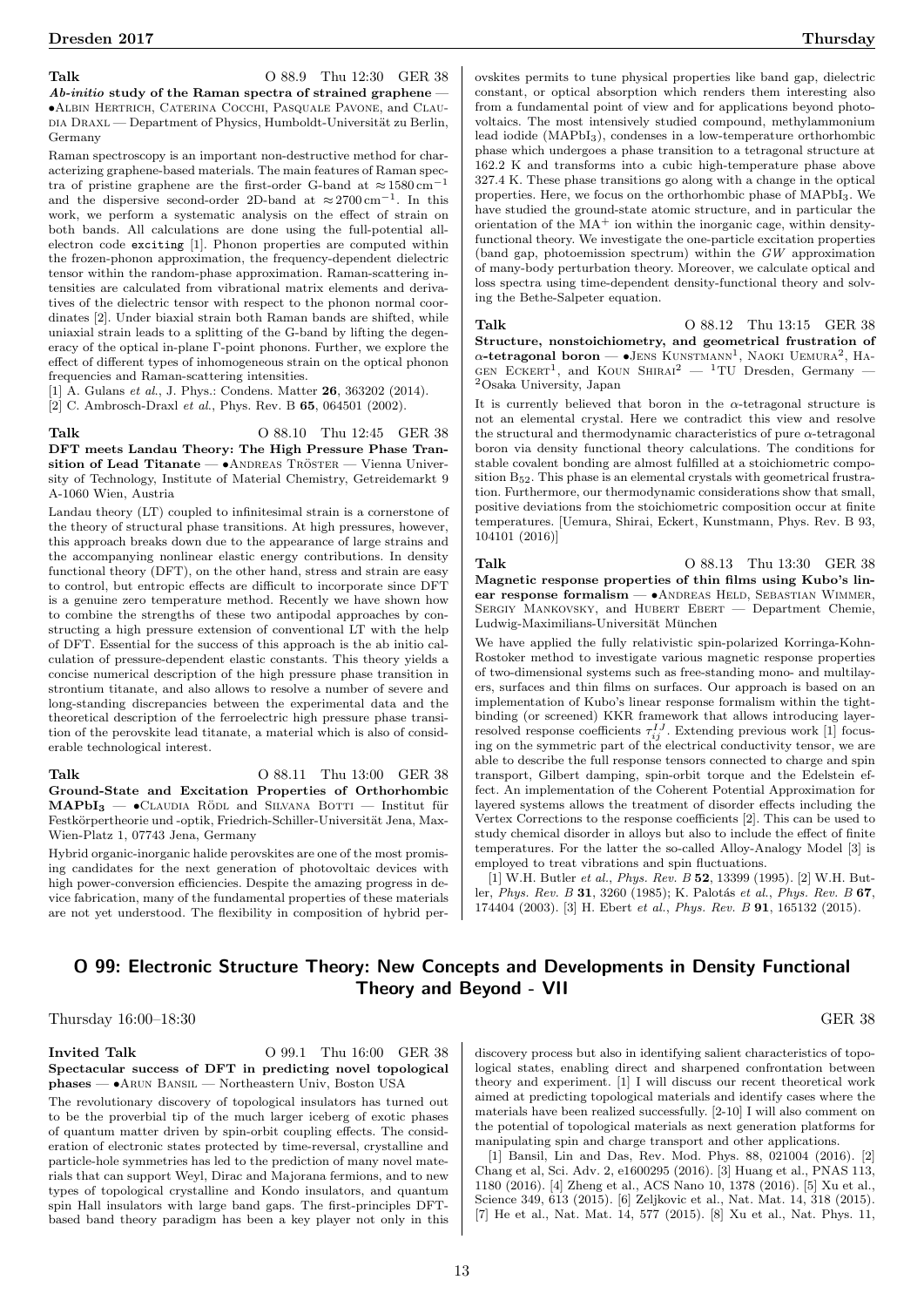748 (2015). [9] Crisostomo et al., Nano Lett. 15, 6568 (2015). [10] Xu et al., Sci. Adv. 1, e1501092 (2015).

### Talk **O 99.2** Thu 16:30 GER 38 Interlayer excitons and Band Alignment in  $MoS_2/hBN/WSe_2$ van der Waals Heterostructures — •Simone Latini — Technical University of Denmark, Copenhagen, Denmark

Van der Waals Heterostructures (vdWHs) are a unique platform for the realization of novel (opto)-electronic devices with embedded multifunctionality. Combining two-dimensional (2D) semiconductors with misaligned band edges can lead to the formation of photo-excited electrons and holes localized in distinct layers, which result into interlayer excitons. Understanding the energetics behind the formation of interlayer excitons is the first step towards the engineering of charge separation processes in photovoltaic devices and photodetectors. The contribution of our work is then twofold. (I) We calculate, for the first time, the interlayer exciton binding energies in complex vdWHs, specifically  $MoS_2/hBN/WSe_2$  heterostructures, using a first-principles approach. The binding energy is of extreme technological importance as it is a measure of how strongly the electron-hole pair is bound and hence how easily it can be separated. (II) We obtain accurate electronic band edges at the interface between the layers of the vdWHs, a task which could not yet be accomplished with any available state of the art technique. Importantly, the accuracy of our calculated exciton binding energies and band edges is confirmed by a striking agreement with experimental data on photoluminesce of interlayer excitons in MoS2/hBN/WSe<sup>2</sup> heterostructures.

Talk 0 99.3 Thu 16:45 GER 38 Trionic effects in graphene nanoribbons and further nanomaterials — •Thorsten Deilmann and Kristian Sommer Thygesen — Center for Atomic-Scale Materials Design (CAMD), Department of Physics, Technical University of Denmark, DK-2800 Kongens Lyngby, Denmark

Among low-dimensional materials armchair-edged graphene nanoribbons are very promising candidates with optical properties which are dominates by excitons. In the presence of additional charges, trions (i.e. charged excitons) can occur in the optical spectrum. With our recently developed first-principle many-body approach [1], we predict strongly bound trions in nanoribbons with decreasing binding energies of 660 to  $140 \,\mathrm{meV}$  for widths of  $3.6$  to  $14.6 \,\mathrm{\AA}$ . We determine their optical spectra and identify several trions by their real-space wave functions. [1] Phys. Rev. Lett. **116**, 196084.

Talk 0 99.4 Thu 17:00 GER 38 Interface Structure Prediction using the Ab Initio Random Structure Searching Method —  $\bullet$ GEORG SCHUSTERITSCH and CHRIS PICKARD — Department of Materials Science and Metallurgy, University of Cambridge, 27 Charles Babbage Road, Cambridge CB3 0FS, U.K.

First-principles structure prediction of bulk materials is now routinely performed, however the field of predicting the atomic structure of interfaces is still in its infancy. A detailed understanding of and ability to predict the atomic structure of interfaces is however of crucial importance for many technologies. Interfaces are very hard to predict due to the complicated geometries, crystal orientations and possible nonstoichiometric conditions involved and provide a major challenge to structure prediction. We present here the ab initio random structure searching (AIRSS) method and how it can be used to predict the structure of interfaces. Our method relies on generating random structures in the vicinity of the interface and relaxing them within the framework of density functional theory. The method is simple, requiring only a small set of parameters, and can be efficiently run on modern parallel computer architectures. We focus here on the prediction of grain boundaries, but application to heterostructure interfaces is straightforward. Examples for several grain boundary defects in technologically important materials will be presented: In particular grain boundaries in graphene, the prototypical two-dimensional material will be discussed, alongside with examples of grain boundaries in transition metal oxides, such as SrTiO3 and TiO2.

Talk 0 99.5 Thu 17:15 GER 38

Predicting new materials and their properties with supercomputers: the example of perovskites  $\bullet$ SILVANA BOTTI<sup>1</sup> and MIGUEL A.L. MARQUES<sup>2</sup> — <sup>1</sup>Institut für Festkörpertheorie und -optik, Friedrich-Schiller Universität Jena, Max-Wien-Platz 1, 07743 Jena - ${}^{2}$ Institut für Physik, Martin-Luther-Universität Halle-Wittenberg, D-06099 Halle, Germany

Can new materials with optimized properties be designed using supercomputers?

I will try to convince you through the example of the search of new perovskites that first-principles calculations can efficiently speed up the discovery of new materials.

Theoretical approaches based and going beyond density functional theory ally today accuracy and efficiency, and are therefore suitable tools for understanding the physics not only of simple perfect crystals, but also of nanostructured materials, doped semiconductors, interfaces, alloys, etc. As a result, ab initio simulations of spectroscopic properties can finally account for the complexity of "real" experimental samples, allowing accurate comparison of calculated and measured structural and excitation properties. The powerful combination of theoretical spectroscopy with high-throughput calculations, structural prediction and machine learning can therefore provide a precious guide to experimentalists in the search of new materials.

Talk 0 99.6 Thu 17:30 GER 38 Spectral property prediction with artificial neural networks — ●ANNIKA STUKE<sup>1</sup>, MILICA TODOROVIC<sup>1</sup>, KUNAL GHOSH<sup>2</sup>, AKI<br>VEHTARI<sup>2</sup>, and PATRICK RINKE<sup>1</sup> — <sup>1</sup>Department of Applied Physics, Aalto University, Finland — <sup>2</sup>Helsinki Institute of Information Technology, Department of Computer Science, Aalto University, Finland

The ability to efficiently design new and advanced optoelectronic materials is hampered by the lack of suitable methods to rapidly and accurately identify yet-to-be-synthesized materials that meet a desired application. To overcome such design challenges, a machine learning model based on a deep multi-task artificial neural network (ANN) is presented that can predict spectral properties of small organic molecules. The ANN is trained and validated on data generated by accurate state-of-the art quantum chemistry computations for diverse subsets of the GDB-13 and GDB-17 datasets [1,2]. The molecules are represented by a simple, easily attainable numerical description based on nuclear charges and cartesian coordinates and are mapped onto multiple excited-state properties simultaneously using a deep ANN trained by gradient descent and error backpropagation [3]. This on-demand prediction model can be used to infer spectral properties of various candidate molecules in an early screening stage for new optoelectronic materials at negligible computational cost, thereby completely bypassing conventional laborious approaches towards materials discovery.

[1] L. C. Blum et al., J. Am. Chem. Soc. 2009, 131, 8732, [2] R. Ramakrishnan et al., Scientific Data 2014, 1, 140022, [3] G. Montavon et al., New J. Phys. 2013, 15, 095003

Talk 0 99.7 Thu 17:45 GER 38 Machine-Learning Based Interatomic Potential for Amorphous  $\text{Carbon} \longrightarrow \text{VOLKER}$  DERINGER and  $\text{GÁBOR}$   $\text{CSÁNYI} \longrightarrow \text{Uni}$ versity of Cambridge, Cambridge, UK

Machine-learning based interatomic potentials are currently of growing interest in the solid-state theory communities, as they enable materials simulations with close-to DFT accuracy but at much lower computational cost. Here, we present such an interatomic Gaussian approximation potential (GAP) model for liquid and amorphous carbon. We first discuss the maximum accuracy that any finite-range potential can achieve in carbon structures; then, we show how a hierarchical set of two-, three-, and many-body structural descriptors can be used to fit a GAP that indeed reaches the target accuracy. The new potential yields accurate energetic and structural properties over a wide range of densities; it also correctly captures the structure of the liquid phases, at variance with state-of-the-art empirical potentials. Exemplary applications to surfaces of "diamond-like" tetrahedral amorphous carbon (ta-C) will be presented, including simulations of high-temperature surface reconstructions ("graphitization"). The method appears to be promising for realistic and accurate simulations of nanoscale amorphous carbon structures.

Talk 0 99.8 Thu 18:00 GER 38 High-throughput computational search for new high mobility transparent (semi)conducting materials  $\bullet$ GEOFFROY HAUTIER<sup>1</sup>, JOEL VARLEY<sup>2</sup>, ANNA MIGLIO<sup>1</sup>, DAVID WAROQUIERS<sup>1</sup>, VIET-ANH  $HA^1$ , and GIAN-MARCO RIGNANESE<sup>1</sup> - <sup>1</sup>Université catholique de Louvain, Louvain-la-Neuve, Belgium — <sup>2</sup>Lawrence Livermore National Laboratory

Transparent conducting oxides (TCMs) are large band gap materials (to favor transparency) doped with electrons (n-type) or holes (p-type). TCMs are essential to many technologies from solar cell to transparent electronics and there is currently a large effort towards the discovery of new TCMs. I will present the results of a high-throughput com